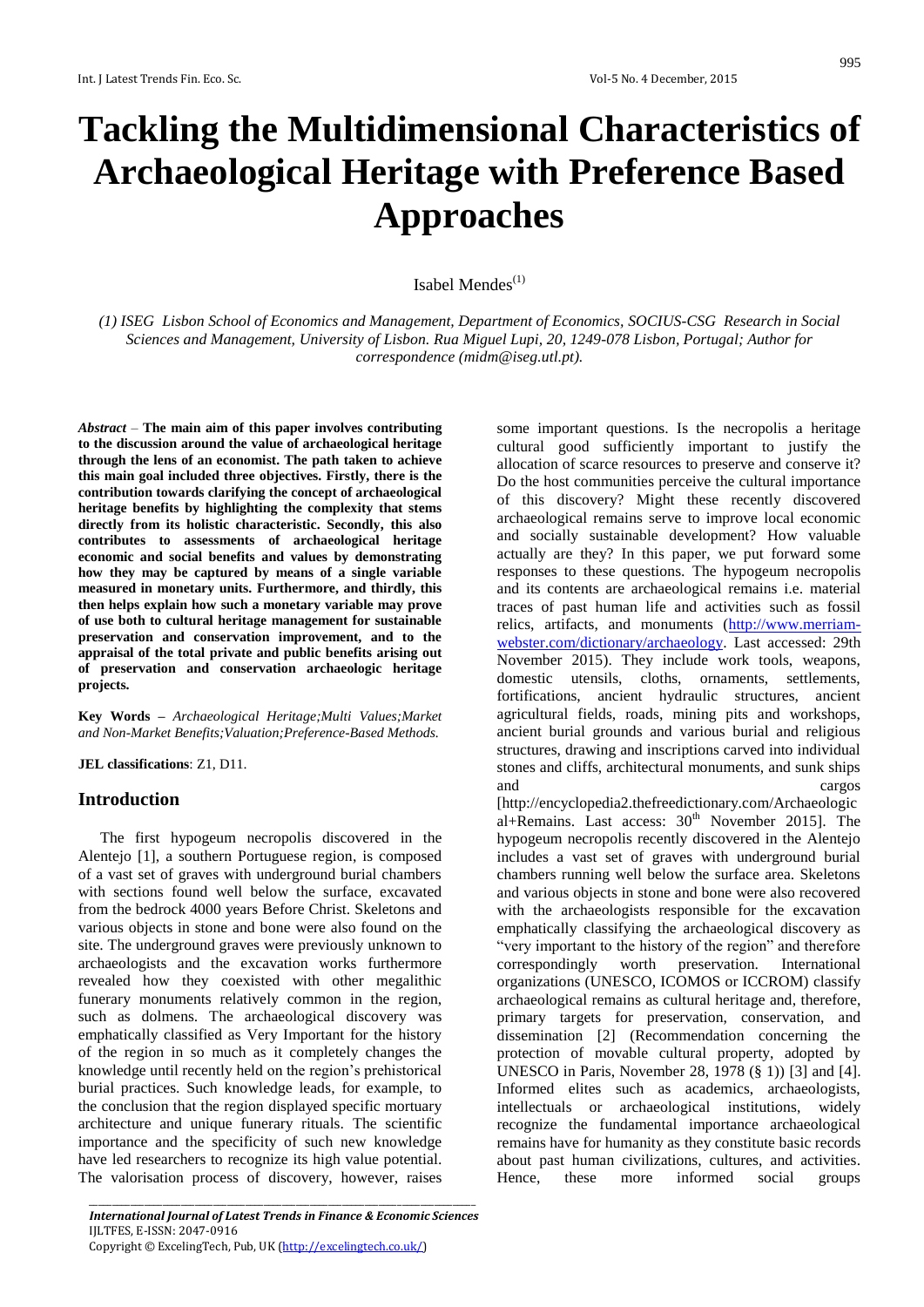correspondingly tend to strongly defend the preservation of such remains while campaigning for the continuity of archaeological research and excavation activities. Nonetheless, there seems to persist a gap between the wants of such groups and the wants of others e.g. local populations that host these sites, local politicians and government, or private economic stakeholders. One main cause of this gap occurring stems from the well-known and common detachment non-expert stakeholders usually hold towards this type of heritage, which generally results from a lack of adequate cultural information. Cultural and archaeological organizations are well aware of this situation and to the point of broadly recognizing how the disclosure of archaeological knowledge to non-experts represents an essential function to promoting and improving information, communication and cultural linkages between the archaeological related agents and institutions, stakeholders, and populations. The act of communicating to hosts communities the significance of archaeological remains and the importance in preserving and conserving them therefore constitutes the primary objective of current heritage management policies [4, p. 4]. The importance of these communication based preservation strategies undoubtedly enforces the need to prove to non-experts how archaeological heritage is valuable both by clearly defining its potential economic and social benefits and by demonstrating which cultural and non-cultural activities - compatible with the primary preservation objective - may be implemented by stakeholders to capture the entire range of benefits. Bearing this in mind, cultural institutions identify activities such as domestic and international tourism as among the most important for disseminating and conserving cultural heritage with this, in turn, considered as "….the major tourism attraction" [3, p. 5]. The basic idea here incorporates guaranteeing all stakeholders gain full well managed physical, intellectual, and emotional contact with the archaeological heritage that will nurture "…*a duty of respect for the heritage values, interests and equity of the present-day host community, indigenous custodians or owners of historic property and for the landscapes and cultures from which that heritage evolved."* [3, p. 4]. The great advantage in promoting cultural tourism activities, directly and indirectly dependent on the fruition of archaeological heritage, encapsulates the existence of a plethora of dimensions e.g. political, economic, social, cultural, educational, biophysical, ecological and aesthetic, which currently characterize them. Therefore, governments seek to deploy an economic activity with its major feature involving the production of products with various dimensions and that, as such, proves an effective tool to capture the entire scope of benefits stemming from the cultural heritage and thus "…*generating funding, educating the community and influencing policy.* [3, p. 5]. At present, cultural heritage management institutions largely and unanimously defend the idea that, if properly managed, cultural tourism may enable local and regional economic and socially sustainable development, providing the heritage host communities with important means and major motivations to protect and conserve their cultural archaeological heritage. The basic key to guaranteeing the success of

such a tourism based protection and conservation strategy is the "…*involvement and co-operation of local and/or indigenous community representatives, conservationists, tourism operators, property owners, policy makers, those preparing national development plans and site managers…"*[3, p. 5]. Consequently, the economic challenge for local and regional cultural tourism based development strategies involves maximizing the advantages of tourism growth and to minimize and offset the costs of the impacts resulting while securing future local and regional growth. Convincing the population and stakeholders that investing in heritage protection and conservation is a worthwhile decision essentially requires clearly demonstrating the gains and benefits and necessarily encompassing a precise definition of what constitutes cultural heritage benefits (and therefore values) and the existence of methodologies to adequately assess the entire extent of cultural benefits not only qualitatively but also and especially quantitatively. What would be ideal, in fact, would be a clear cultural benefits definition further complemented by a methodology quantifying all cultural benefits by means of a unique number measured in currency. A definition of cultural benefits plus the monetary measurement of the benefits would therefore establish two important tools to help in convincing stakeholders both to comply with heritage conservation and to engage with cultural heritage conservation activities respecting preservation. As they supply additional, clearer, and concrete information, the definition of benefits and the disclosure of the results of quantification tools decrease the uncertainty and risk of investment otherwise caused by the lack of information available to stakeholders. Based on the hypogeum necropolis case, this paper focuses on contributing to the discussion around the value of archaeological heritage through the lens of an economist. The path taken to achieve this main goal included three underlying objectives. The first involves contributing towards clarifying the archaeological cultural benefits concept by demonstrating and discussing its holistic complexity. The second encapsulates the valuation of those benefits by demonstrating how they are susceptible to capture by means of a single variable measured in monetary units. And, finally, the third objective is to better explain just how such an archaeological cultural benefit variable might be embedded into both cultural heritage management practices and appraisals of cultural projects. The paper is organised as follows. Section 2 discusses the multidimensional characteristics of archaeological goods and ends with a holistic definition of the archaeological social-economic benefit concept. Section 3 discusses how important preference based neo-classical consumer theory may be to defining, ranking, and assessing multidimensional individual preferences for archaeological services by means of a single amount of money. We put forward a general theoretical dual consumer model alongside the economic money measures for the archaeological heritage preferences defined. Section 4 covers the preference-based techniques used to capture the plethora of economic and social values of archaeological goods by means of surveying the empirical literature on the subject. In section 5, we discuss the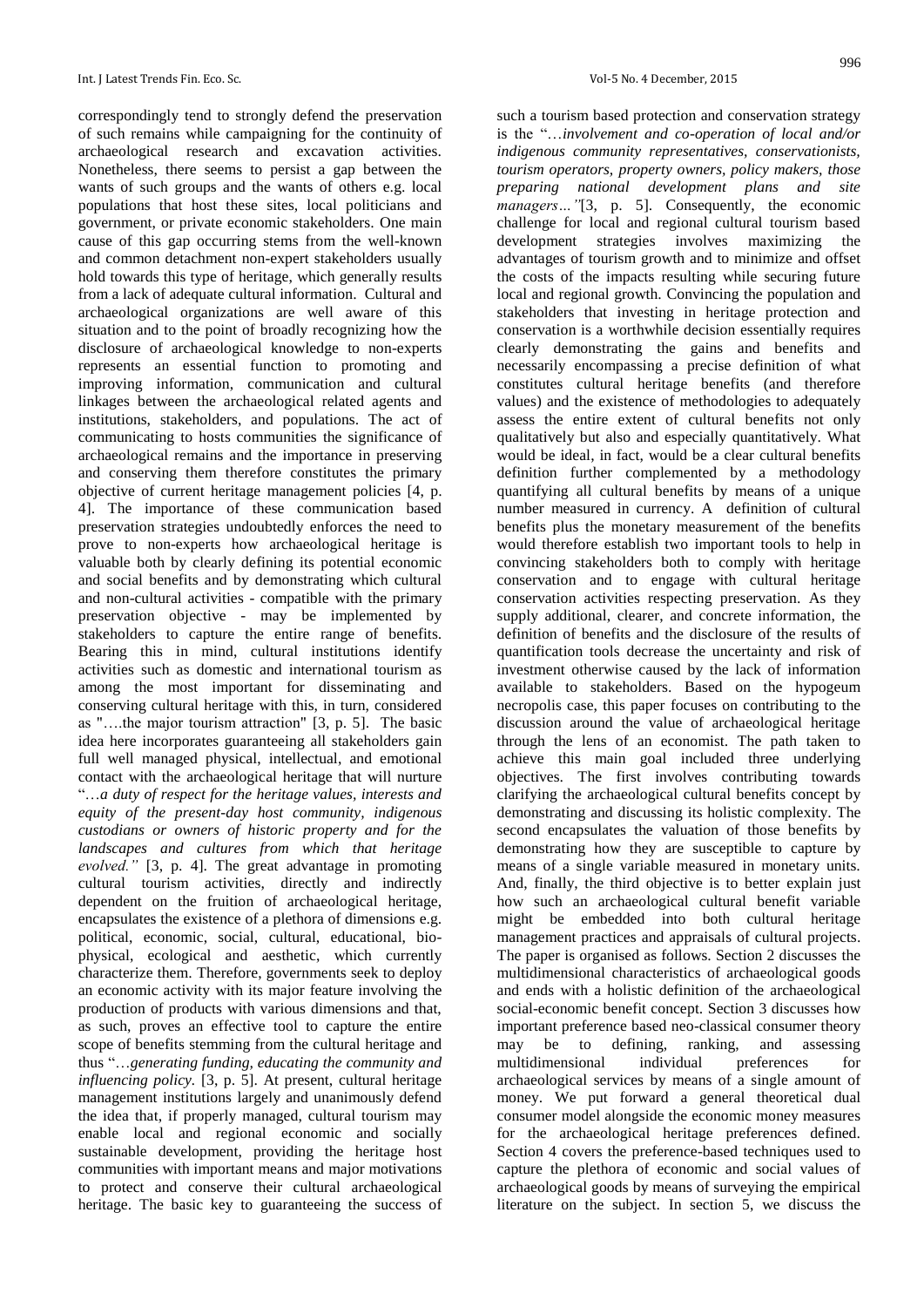importance of the economic use value variable to improving archaeological remains conservation and preservation strategies in addition to establishing the conditions to provide host communities with the means to generate economic and social benefits that provide the foundations for sustainably boosting local and regional development. Finally, we present our conclusions.

# **1. The Multidimensional Characteristics of Archaeological Remains: merit, public, and private goods**

From an economic perspective, archaeological remains are perceived as to be non-homogeneous capital resources in that they enable the generation of different sets of different cultural services, including diverse cultural activities and diverse cultural functions that thus configure the supply side of archaeological goods. These may be used for example as stock for disclosure by means of a museum and/or as inputs which, when combined with others, enable the production of additional cultural goods or services including for instance cultural routes, cultural workshops, or cultural shows. When individuals reveal their preferences for increasing the cultural stock and supply flows through expressing the maximum they are willing to pay, this constitutes the demand side for cultural archaeological goods. Individuals, however, often experience great difficulty in recognising and expressing their real willingness to pay for these type of products. Such inability derives from the particular economic characteristics of archaeological remains which prevent the existence of private markets and, therefore, of any well determined market supply and demand curves and their corresponding determination of the efficient quantity and price that would maximize the host community welfare. We made recourse to Mazzanti's conceptual framework [5] to explain how intricate the economic definition of archaeological remains as cultural heritage goods actually proves. Mazzanti thus explains how the existence of market failures prevents any efficient allocation of cultural heritage services and goods and rooted in the multi-dimensional, multi-attribute, and multi-valued characteristics of heritage cultural resources that endow them, with multi-dimensionality flowing from their status as merit goods.

#### *Archaeological Remains as Merit Goods*

The concept of merit good was originally defined by Musgrave [6], [7]. Throsby and Withers [8], Cwi [9] and Netzer [10] further apply it to characterize the supply of cultural goods. A merit good proves identifiable by one or by all of the following characteristics [11]: individuals express multi-level preferences for them; community preferences exist; merit goods suffer from information or formation deficits whether from the supply or the demand side; and they experience distributive paternalism. These merit good characteristics prevent the demand and supply of cultural heritage services taking place according to the traditional means of competitive private markets. And while markets enabling the supplying of merit goods do exist, common market supply and demand Marshallian

997

functions would prove insufficient for achieving the market quantity and price equilibrium compatible with the socially efficient level of consumption (or fruition). Such market incapability is directly related with the specific characteristics of cultural heritage service merit goods, thus hindering the Marshallian supply and demand functions from expressing the entire scope of individual preferences for archaeological goods and suppliers minimum preservation and conservation marginal costs. The absence of markets generates difficulties for actors striving to efficiently choose their best options for maximizing their own welfare. For example, local governments and politicians become sceptical over the social and political good of deviating scarce financial resources to finance the preservation of archaeological remains without at least knowing the local population's exact perceptions. Private stakeholders and entrepreneurs fear – and mostly even ignore the possibility –investing in cultural heritage conservation due to uncertainty and the strict preservation regulatory norms in effect that may well represent obstacles to the maximization of private profits. Both on the demand and supply market sides, several issues form the basis of cultural heritage market failures. On the demand side individuals fail to clearly express their preferences in the form of their maximum willingness to pay for the remains, due to a lack of information and existing individual, community, paternalistic, and inter-generational multi-preferences. Such inability of Marshalian demand in expressing the plethora of preferences for culture proves the main obstacle to constructing an aggregate demand function for the necropolis, thus turning the assessment of current and future consumer values for such goods through markets into a hard, and sometimes impossible, task. One consequence of such a lack of information makes common individuals ordinarily ignore the existence of cultural heritage or, when acknowledging it, they remain unable to recognise its importance or value as cultural heritage where not exposed to additional informative cultural sessions. Others, although able to perceive the importance of archaeological goods as cultural heritage, may however not be able to express clear preferences for them. That is, while perceiving the existence of the cultural good, individuals may ultimately fail in stating their willingness to pay an amount adequate to tackling the multi-externalities arising from the consumption of the good, due to their inability to recognize them. Still others fail to express their real willingness to pay due to the absence of personal budget constraints as happens with researchers, experts and students. These social groups experience high cultural preferences when visiting museums, archaeological sites, libraries, and exhibitions but are unable to express their economic preference associated with a particular amount of money as they deem archaeological remains priceless. Another consequence associated with the lack of information incorporates how the consumer's net private benefit associated with archaeology fruition does not get fully recognized at the time of the consumption. Even if consumers were aware of the true costs they have to support to access and enjoy the archaeological remains measured, for instance, on the time spent on visiting -,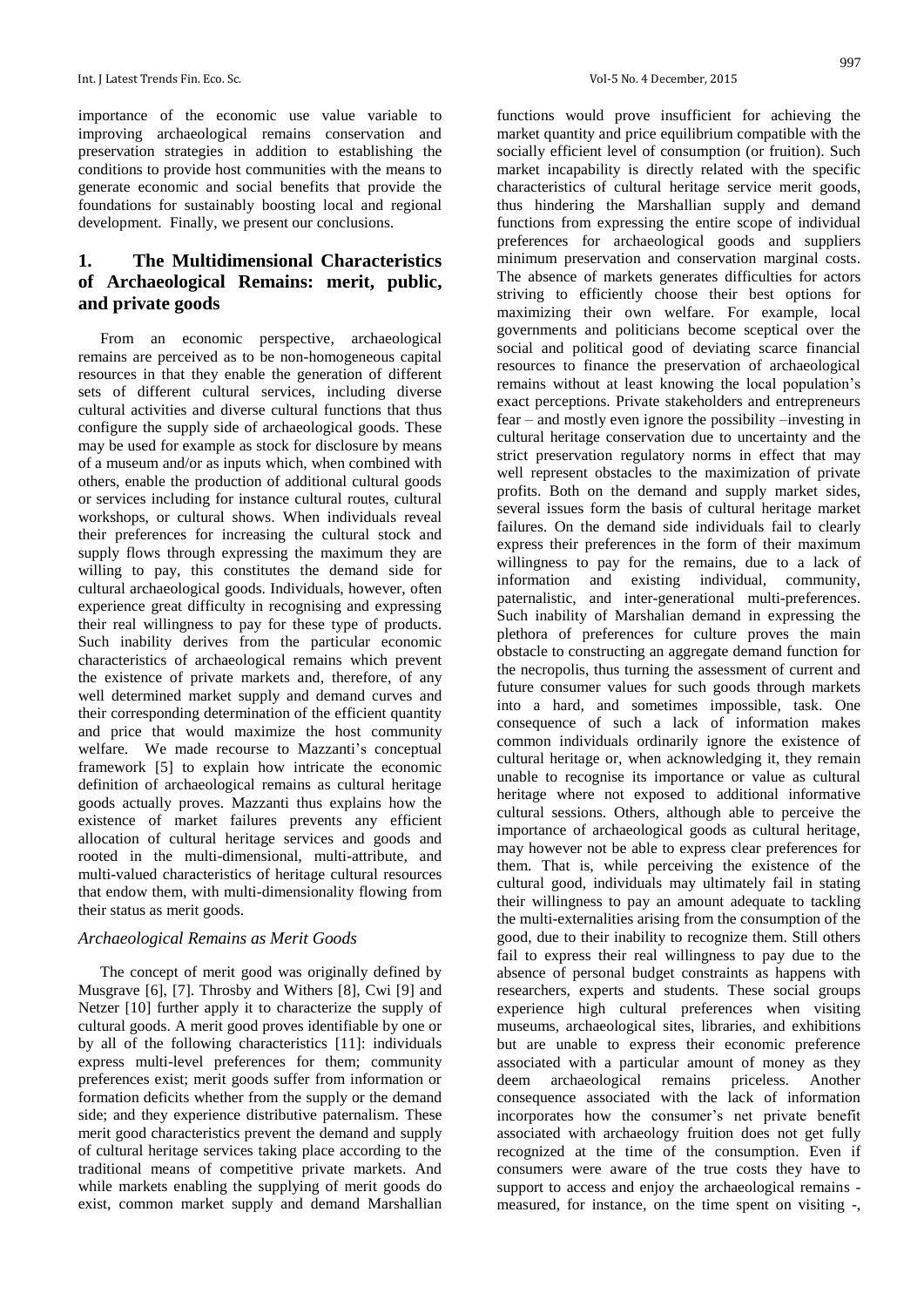they would however fail to recognize its full worth, that is, they fail in capturing the real individual social value of the cultural good. In fact, they are not capable of capturing the entire cultural benefits in terms of more knowledge and more education, better current and/or future jobs, higher salaries, or status or skills, which might be associated with their own self-cultural improvement. Other problem behind the existence of unclear preferences relates to the existence of a considerable time lag between the cultural enjoyment, and the concrete manifestation and overall appraisal of the positive effects to cultural exposure. The entire private benefits from enjoying archaeological remains may only occur some years after the original consumption with this contributing to the individual's lack of perception concerning the benefits associated with recourse to archaeological cultural services. A paternalistic attitude towards archaeological goods [5] also needs considering given how this may prevent the wide appeal and spread of archaeological markets. Less informed individuals cannot appreciate and thus enhance archaeological remains in the same way as experts do which is mainly due to the generally poor perception they have of archaeology. However, citizens are not to be blamed for not knowing, admiring, or valuing those archaeological remains experts consider of inestimable scientific value. The population's perception flaw lies fundamentally in the absence, or the inadequacy, of promotional strategies more informed cultural agents should be incentivated to promote. Without appropriate promotional strategies, a non-expert will experience great difficulty in perceiving (and admiring) a recently discovered hypogeum necropolis with its skeletons and graves whenever not sufficiently contextualized in space and history. If the task of deciding whether or not it is worth spending scarce community resources on preserving and/or conserving the hypogeum necropolis is left to the non-expert without habilitating him/her with additional information about the cultural heritage resource, would be the same as condemning the last to destruction or obliteration. This is particularly true in cases where attributes such as monumentality or easy traces of beauty, are absent. On the other hand, leaving decisions only to experts like archaeologists or academics would entail increasing government involvement, and the allocation of massive financial resources to archaeological preservation and conservation policies. Politicians may also suffer with the absence of complete and credible information about real population perceptions and attitudes towards the subject; for example, they may see their re-election compromised should they decide to favour heritage patrimony preservation. But in spite the difficulty experienced by non-experts to recognise and interpret the value of archaeological remains, most communities do however generally recognise that archaeological remains hosted in their own territories represent testimonies of their own culture and history. Therefore they accept the preservation of the remains to the point of being willing to sacrifice something towards these goals as they recognise policies aimed at preserving and conserving cultural patrimony may enforce community self-esteem, social cohesion, retention of population, more education and wellbeing. They

sometimes do also recognise that such patrimony may serve to generate economic benefits for the local society, including jobs, new businesses and infrastructures, wealth and rising taxation returns. Therefore, the combining of expert paternalism with community preferences for archaeological cultural heritage might perhaps enable the preservation of that archaeological patrimony that would otherwise be destroyed should its future fate be left only to individual single preferences. Other consequence of the lack of a demand function derives from the prices that may sometimes be charged to citizens, should the archaeological services be privatised. In order to prove profitable while totally or partially ignoring the demand for cultural heritage, the price charged to cover the marginal costs of supplying the preserved patrimony would have to increase to such levels thus turning cultural goods unaffordable to low income families. This would greatly contribute to a sharp demand decrease for a good often viewed as non-essential, particularly in low income economies. From the supply side, there also several issues mostly related with the lack of information due to the absence of any market for the hypogeum necropolis which prevent private cultural service producers from capturing real consumers' willingness to pay for cultural fruition. Private actors cannot ascertain the Marshallian demand function because this neo-classical economic instrument is incapable of reflecting the entire extent of consumer multi-preferences for cultural heritage services. As a consequence, when private producers attempt to set the prices charged for cultural services, they have no way of knowing to what extent these are compatible with the real consumer willingness to pay for cultural goods. Where private producers experience high average production costs because the fixed costs of cultural heritage preservation may be high, the price they charge to guarantee the efficient economic profitability of the cultural heritage preservation business will effectively price it far above the consumer's willingness to pay for the level of cultural heritage supplied. As a consequence, consumers will not consume the cultural good, the private producer will go bankrupt and resulting in the loss of the cultural services and social and economic benefits it might otherwise generate. Even if there were producers possessing full information as the demand for archaeology, the efficient price they would charge for the sake of both efficiency and their own survival would still be far higher than the maximum amount consumers would be willing to pay. Being so, the market for cultural heritage services would be non-existent and thus with no efficient transactions taking place. Other market imperfections characterizing cultural markets include the existence of positive externalities associated with the direct and indirect usage (consumption) of cultural heritage. Nevertheless, such positive external benefits do not gain recognition as individuals are driven only by selfinterest at the point of consumption i.e. someone who disregards archaeology and thus lacks the motivation to either visit or enjoy the archaeological knowledge will also prevent others with whom he/she has contact from benefiting indirectly from raising their level of culture in some way. As happens with other externality cases, the external benefit of archaeological knowledge usage is not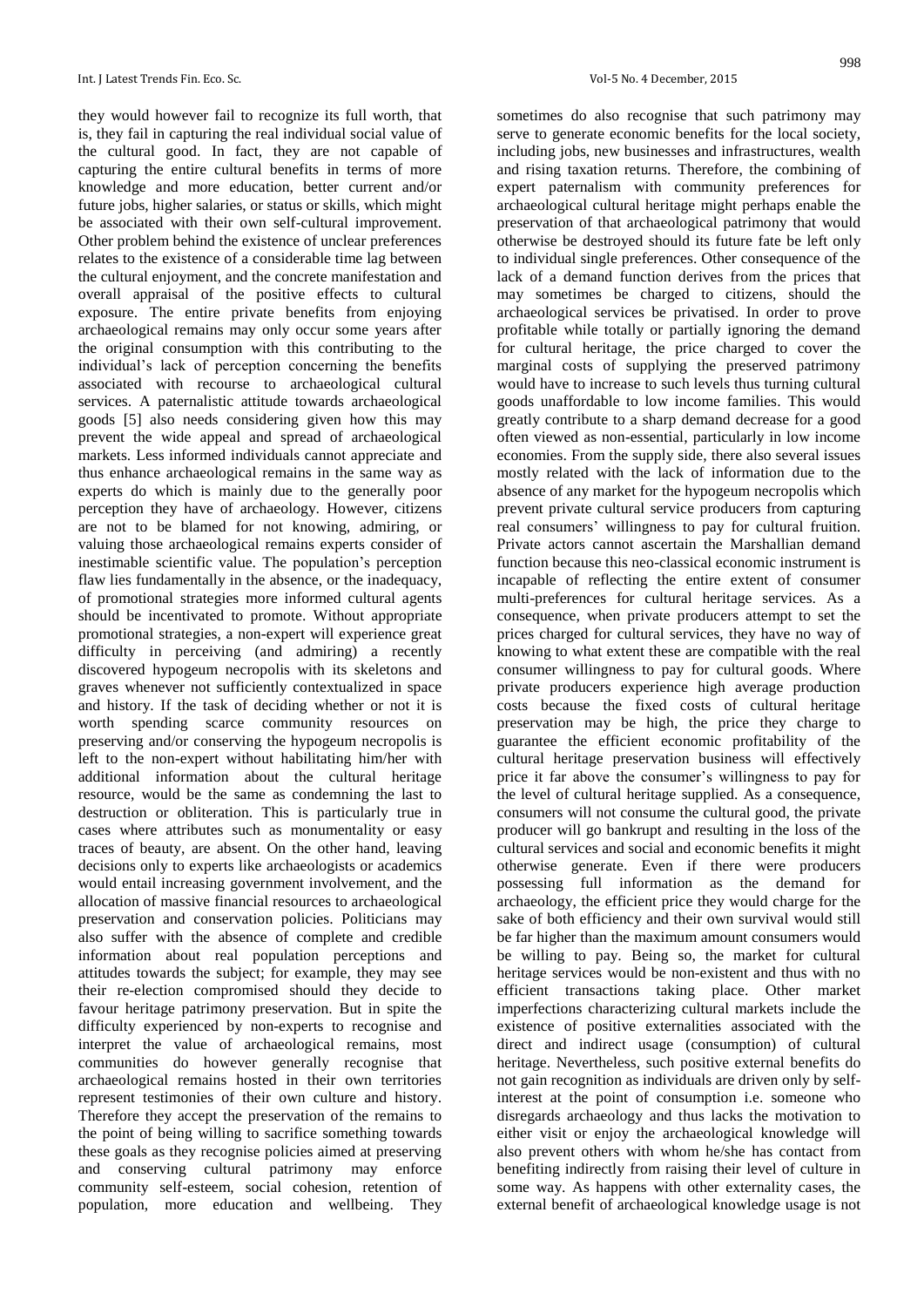likely to enter into the private decisions of buyers (users) and sellers which, as a consequence, hold the true total archaeological benefit to be much greater – although insufficiently known - than the individual evaluations made. Where the provision of archaeological remains is calculated by free markets under the presence of such externalities, under-consumption and under-supply will result as shown in figure 1.



Figure 1: Archaeological markets: private and social efficient equilibrium; consumption externality

When consumers fail to recognise the positive externalities stemming from the fruition of cultural goods and services, the marginal benefits are represented by the straight line D, with the market equilibrium given by  $E^*$ . However, should individuals perceive positive cultural externalities, their true total marginal benefits would be returned by  $D^S$  (in the place of  $\overline{D}$ ) and the new market equilibrium would be  $E^{*S}$ . At  $E^{*S}$  more cultural goods would be supplied at higher charges  $P^{*S}$ , thus enabling suppliers to capture the true willingness to pay of individuals for  $Q^{*S}$ . The non-internalisation of the user's cultural externalities is at the basis of under-consumption, under-supplying and under-pricing situations like the ones shown in figure 1, thus making the entrepreneurs to fail in capturing the entire consumer's benefits of archaeological knowledge through markets. When markets fail, governments get called in to intervene by establishing the conditions necessary to ensuring increasing consumer demand and/or cultural supply. However, not all economic instruments prove able to achieve this in a costefficient way. Otherwise apparently common marketbased forms of improving the supply side for some market good, such as setting a floor-price and thus providing incentives for private actors to enter the market even if potentially discouraging the already reluctant demand; or attributing a subsidy to reduce supply side costs, are not applicable to archaeological heritage services. An alternative to these would see, for instance, governments paying for additional costs that private owners might incur in increasing supply whilst simultaneously requesting individuals pay a user fee as one contribution towards financing the preservation costs. However, the problem

with this market-supply-side policy incorporates the lack of information as the overall body of consumers would not take the initiative to increase demand for archaeological goods because they still cannot perceived their worth with the exception of archaeological experts and similar. This market-supply-side policy failure constitutes the reason some call for direct marketdemand-side policy measures on the grounds these present the most efficient way of improving cultural heritage markets, and therefore social cultural interest. Nevertheless, and as happens with supply side policies, market demand based measures such as setting a priceceiling to improve cultural demand for instance, might not represent the most appropriate approach in the case of archaeological remains as there might be different markets for the same cultural heritage good, and not just one single market; or, alternatively, there may be no market whatsoever. The existence or non-existence of markets ultimately depends on the intrinsic characteristics of each specific instance of archaeological remains and the types of uses society seeks to make of them. Pricing demand for archaeological heritage merit goods represents an obstacle to cultural heritage markets in general and may configure a difficult issue necessarily faced by private suppliers due to the existence of multi-preferences for cultural services which renders impossible to establish any univocal relationship between some amount of supply and each individual's average maximum willingness to pay for it, as is commonly express through Marshallian demand functions. This is because individual's willing to pay does not refer to homogeneous cultural preferences and therefore benefits. In fact, some citizen may be willing to pay for heritage for direct use motives while another may express his/her willingness to pay for it but for altruistic motives only. Furthermore, providing the archaeological remains for a positive price as if they were common marketed goods, may also not amount to any socially efficient solution, the problem being to know what value should be charged in the presence of externalities and lack of information. Although setting a positive price for the fruition of cultural heritage is a difficult task, to set it equal to zero is not a good idea either from the preservation and conservation point of view. Setting the cultural heritage user price equal to zero may be interpreted by society as a sign of the inferiority or lack of overall value of the cultural heritage and this may definitely serve to dissuade individuals from using and enjoying it and thus preventing the production of the multi-benefits otherwise generated. Secondly, a user price set equal to zero may prove an incentive to the occurrence of negligent preservation and conservation practices, negligent fruition, acts of vandalism, and/or behaviours of the tragedy of the commons type. Ultimately, due to the impossibility of establishing any market to efficiently allocate archaeological heritage goods due to their multidimensional characteristics stemming from their meritgood nature, it would seem that the most appropriate way of improving social welfare involves improving the public instead of the private archaeological heritage based cultural services and their respective supply and demand through disclosing their existence to potential users, that is the community. Supporting an adequate cultural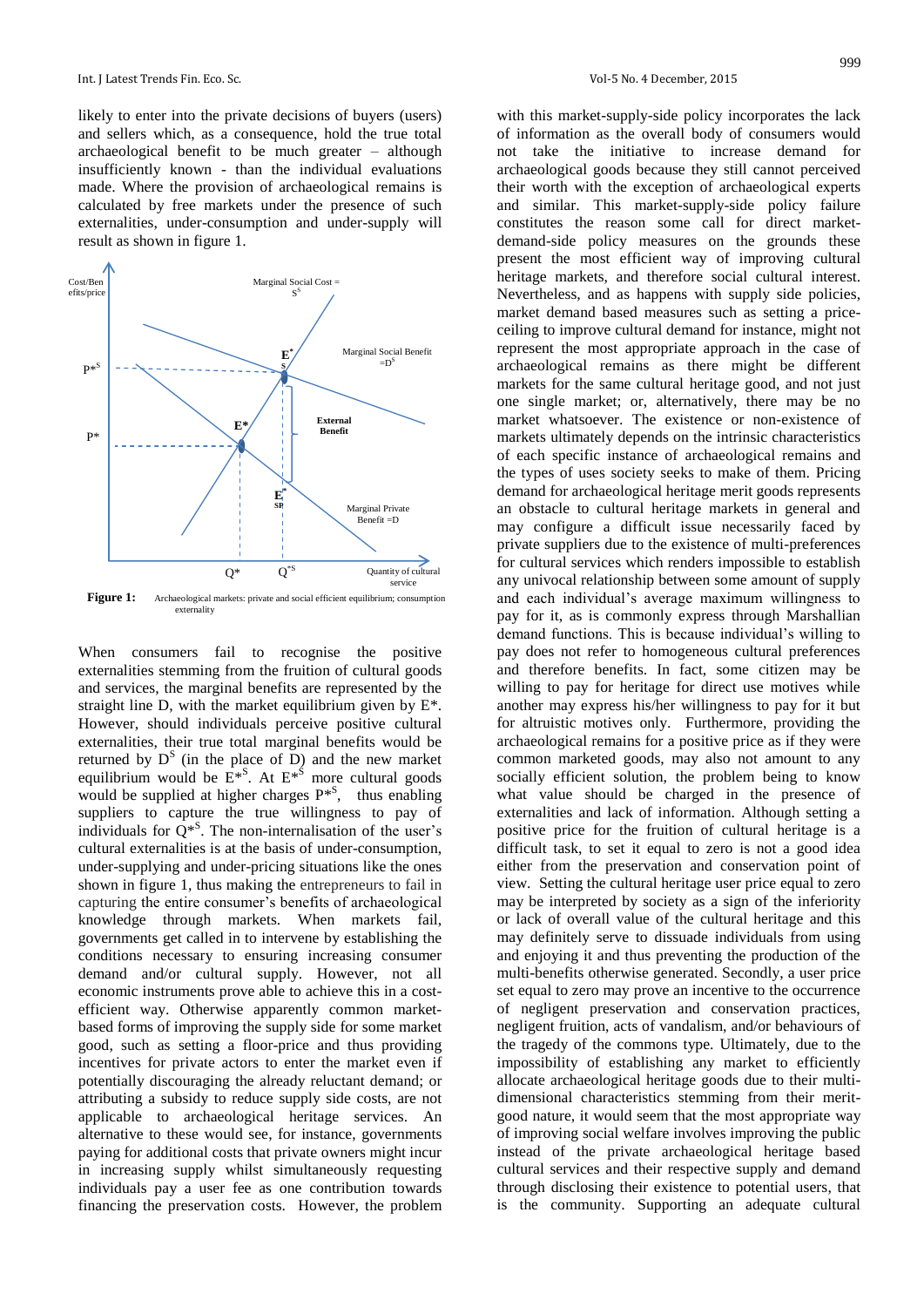heritage strategy, with its aim focused not only on the preservation and guardianship of cultural patrimony but also its dynamic conservation through different publicity and promotional means, would enable stakeholders and communities to appraise the entire cultural benefits (both private and social) they might feasibly attain and while consistently expressing their preferences.

## *The Multi-dimensional, Multi-attribute and Multivalued Natures of Archaeological Remains*

In the section above, we discuss why archaeological remains, including the hypogeum necropolis, as cultural heritage constitute a non-homogeneous capital economic resource and a merit good. A merit good is defined and evaluated through the set of its associated cultural functions and cultural attributes with its disclosure to potential users the best means of generating additional private and social benefits and maximizing social welfare. The hypogeum necropolis promotional and awareness raising strategy may itself be classified as a merit good with its main characteristic encapsulating the potential to make-new-things-happen [5], also drives the increase in the archaeological supply. This thus provides the basic conditions for promoting culture based institutions and, simultaneously, local sustainable development, where the former serve as input resources for the latter while additionally incentivising the expansion of present and future cultural demand and supply, therefore promoting recourse to cultural goods by the community. Disclosing cultural heritage strategies in fact represents "… the necessary pre-condition for the possibility of expressing a (future) Willingness to Pay (WTP), associated to cultural (use and non-use) consumption."[5, p. 536], because this intrinsically deals "…with inter and infra-generational scenarios where, at a given time, merit good policies provide the basis for future consumption, that is they provide the basis for the development of cultural institutions." [5, p. 536-537]. In such situations, where there exists archaeological cultural stock of sufficient importance to justify its disclosure to the community by means of some preservation public policy, by far the most effective way of tackling the archaeological benefits issue through means of quantitative valuation involves applying a new and broader benefit typology to enable the definition and incorporation of all the values (benefits) into the preservation and conservation strategy. Such a typology is key to the valorization process in that it breaks the significance down into the different kinds of cultural preferences or values thus enabling archaeological experts, students, citizens, local and regional communities, government entities, firms, international visitors and other stakeholders to clearly identify, classify, compare, and rank the set of cultural heritage services and thus returning a more effective ordering of preferences. Different scholars and organizations have been working to define a typology that embraces the entire different benefits and values arising from cultural goods in general. However, the complex network of fuzzy benefits and values related with historic merit, artistic merit, community values, altruistic or intrinsic values, or merely euros, that these type of goods potentially generates, and

the differences between epistemology and the modes of expression and measurement of such benefits or the values applied by for example archaeologists, sociologists and economists (see [12], [13], [14] and [15] for some examples), renders cultural valuation a complex and sometimes subjective and contingent task and therefore correspondingly making difficult any ready comparability or translatability of the entire cloud of cultural values. We may apply our hypogeum necropolis as a good example of the aforementioned complexity, which interrelates with the multidimensionality of benefits and values and the set of issues potentially arising out of decisions over implementing preservation and conservation strategies to disclose the new cultural heritage for local development. Following the discovery of the hypogeum necropolis, what then is now to be done? Should experts consider the discovery as sufficiently important as to deserve preservation on the grounds of paternalism, the hypogeum will subsequently not be destroyed and thus configuring an increase to the stock of heritage capital and cultural supply. This will enhance community welfare. Next, decisions must be taken by local government entities and/or the private owner of the land hosting the archaeological remains: might the necropolis simply be preserved or does it also need to become the main focus of some specific conservation policy? Preservation and conservation are themselves examples of new cultural services and functions displayed by the cultural attributes of archaeological remains and that will enhance society through several use and non-use values. Use-values interrelate with individual visits to the site either by inhabitants or by tourists for the purpose of enjoying the necropolis and generating flows of direct-use values to visitors; or, they may alternatively be from students or researchers and thus generating flows of direct education and research use values. Non-use individual and community values stem from inter-generational altruism, development related altruism, ethical, and/or religious motives. The next decision encapsulates the design of the preservation/conservation strategy type then subject to implementation. Should the site of the hypogeum necropolis be preserved only for public visits, education and/or research, how and where does it get disclosed to society? Should it be simply demarcated and fenced off to control some of the eventual damage potentially caused by visitor, without any further conservation intervention? Or should the site be targeted in such a way as to provide visitants with additional information about the remains and the excavation work? Or should the archaeological patrimony instead be extracted from its site of its discovery and relocated for disclosure in some cultural institution such as a museum? In the first case, the necropolis represents mere new capital heritage stock that gets used/enjoyed as such and therefore expanding the supply of culture. In the second and third cases, the necropolis constitutes capital heritage stock applied as input in combination with others - cultural and noncultural -, thus giving rise to new cultural products and further expanding culture supply. There are many different means to disclose archaeological cultural heritage with some being more complex and sophisticated than others. However the choice always will depend on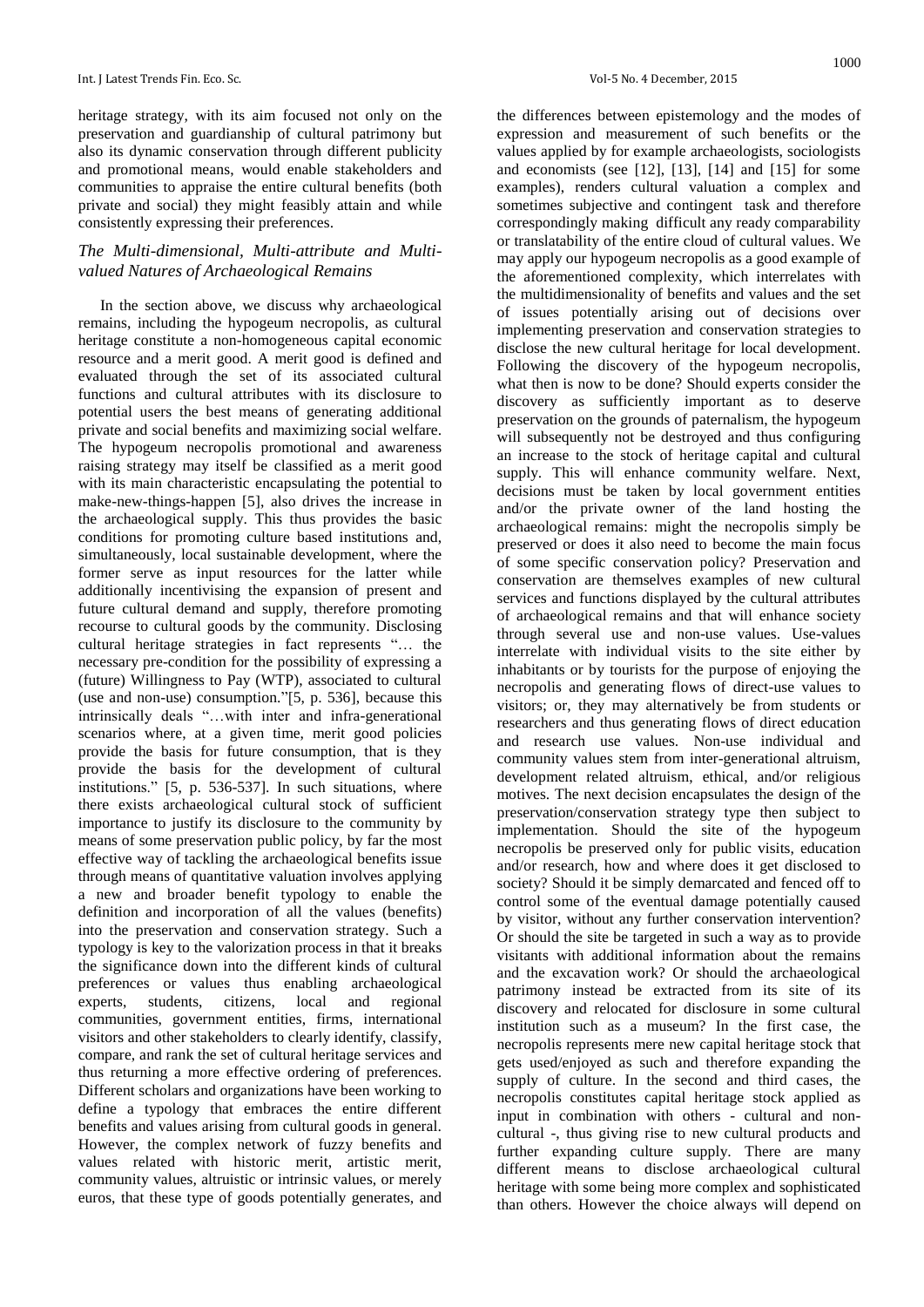the main aims set for the conservation strategy. Disclosing the hypogeum necropolis and burial remains on site simply surrounded by a fence and without any additional associated information by no means constitutes the simplest way of achieving this. However should posters be placed on site containing information about the remains and the background to the excavation works, we are already somewhat valuing the archaeological stock and therefore improving the educational direct usebenefits. The valorisation and disclosing strategy for the remains may be still further improved should new cultural functions or infrastructures be produced for example, an interpretation centre or an on-site museum. These more complex infrastructures might integrated into for instance a larger cultural park, which might include the natural landscape, other cultural activities (e.g. exhibitions, concerts, archaeological related workshops, interactive hardware and software) and other non-cultural (e.g. bars, souvenirs shops, restaurants or regional products). Even more integrated preservation and conservation strategies may extend to more specific touristic related items, such as thematic routes or establishing a new brand label that would associate the region and the products it produces with the archaeological remains. We may easily conclude that these more complex preservation and conservation strategies will enhance, directly and indirectly, the production of different sets of new cultural goods, new cultural functions and institutions, new economic products and new businesses. Indirectly, more complex archaeological preservation and conservation strategies provide the point-of-departure to nurturing more skilled and non-skilled employment, reinforcing the local economic base, boosting local wealth and thus enlarging the income tax base, strengthening community and preventing the migration of inhabitants. There is however some issues that may constitute future obstacles to any successful integrated preservation strategy, which relate with property rights. In the case of our hypogeum necropolis, for example, additional questions need answering over just who owns the archaeological remains. If they belong to, for instance, a private property, should they be considered public or private goods? Can a private good, lying in a private property, be managed by a public institution due to its merit nature i.e. when stakeholders assume that the preservation and conservation functions belong exclusively to the local government for reasons directly related with the merit good nature of the burial remains, will the *in loco* implementation of the conservation strategy be a public, a private or a publicprivate responsibility? Concerning other issues such as who is going to monitor all of the steps that make up a conservation strategy, are these an exclusive obligation of the local government, of the local community and stakeholders or do all of them instead hold responsibility? And just who pays for all this? Should the preservation and conservation strategy be exclusively paid for by subsidies or taxes, or should every actor shoulder part of the financial burden due to the plethora of benefits the strategy may create eventually return and reaching far beyond the minimum direct use-benefits generated by preservation alone through means of a single protection fence?

#### *A New Holistic Typology for the Concept of Cultural Heritage*

The co-existence of different categories of archaeological cultural values, whether economic, historical, spiritual, political, educational, aesthetic, artistic, scientific or social and which stem from preservation and conservation strategies, demands recourse to a typology able to explicitly recognize and integrally incorporate such variety and complexity whilst also providing a framework for generating the assessment of the accumulative and overall value of these respective different categories. The Mazzantti typology framework [5] seems to appropriately respond to all the former issues and was therefore applied in this paper. The Mazzanti conceptual framework characterizes cultural goods and their disclosure strategy as multi-dimensional and multi-attribute goods, and multivalue resources, where the multi-dimensionality derives from their categorisation as merit goods, public goods, and/or mixed goods as already discussed in the previous section. Based on the Mazzantti typology, the hypogeum necropolis and its burial remains are multi-dimensional, multi-attribute and multi-value cultural resources in accordance with their status as cultural heritage capital goods. Their multidimensionality arises out of the merit good characteristics of the necropolis and the related preservation and conservation program. The hypogeum necropolis - viewed as a non-homogeneous capital economic good and merit good -, and its preservation and conservation program – viewed as a merit good cultural policy -, make up part of a meta-scenario characterized by the existence of a network of private and community intra-preferences, use and non-use preferences, and intergenerational preferences. The multi-dimensional nature enables the definition of the pre-conditions necessary for individuals to express their own willingness to pay for the fruition of the cultural good and thus generating self-use and non-use benefits in the long run. The hypogeum necropolis is multi-attributed i.e. as a capital resource, and correspondingly capable of underpinning new cultural institutions, new cultural goods, and the expansion of archaeological demand and supply. Its multi-attribute characteristics include two multi-attribute sub-sets: the cultural services and the cultural functions sub-sets. The former relates with consumptive and non-consumptive fruition while the latter only includes the non-use values. The existence of multi-values interrelates with these hypogeum necropolis multi-attribute characteristics and therefore classified as both internal and external. The internal values include the components of the neoclassical total economic value (TEV) concept [17], [18] which equals the sum of the following different value components: non-consumptive direct-use value; indirectuse values; option-value; and non-use value (existence; paternalistic; legacy). Direct-use value consists of the benefits stemming from directly visiting the site and benefitting from the associated cultural services and functions for cultural and recreational purposes e.g. museum visits, participation in workshops or in thematic routes; this value category also includes the vicarious-usevalue category which addresses the satisfaction some individuals may experience from pictures, books,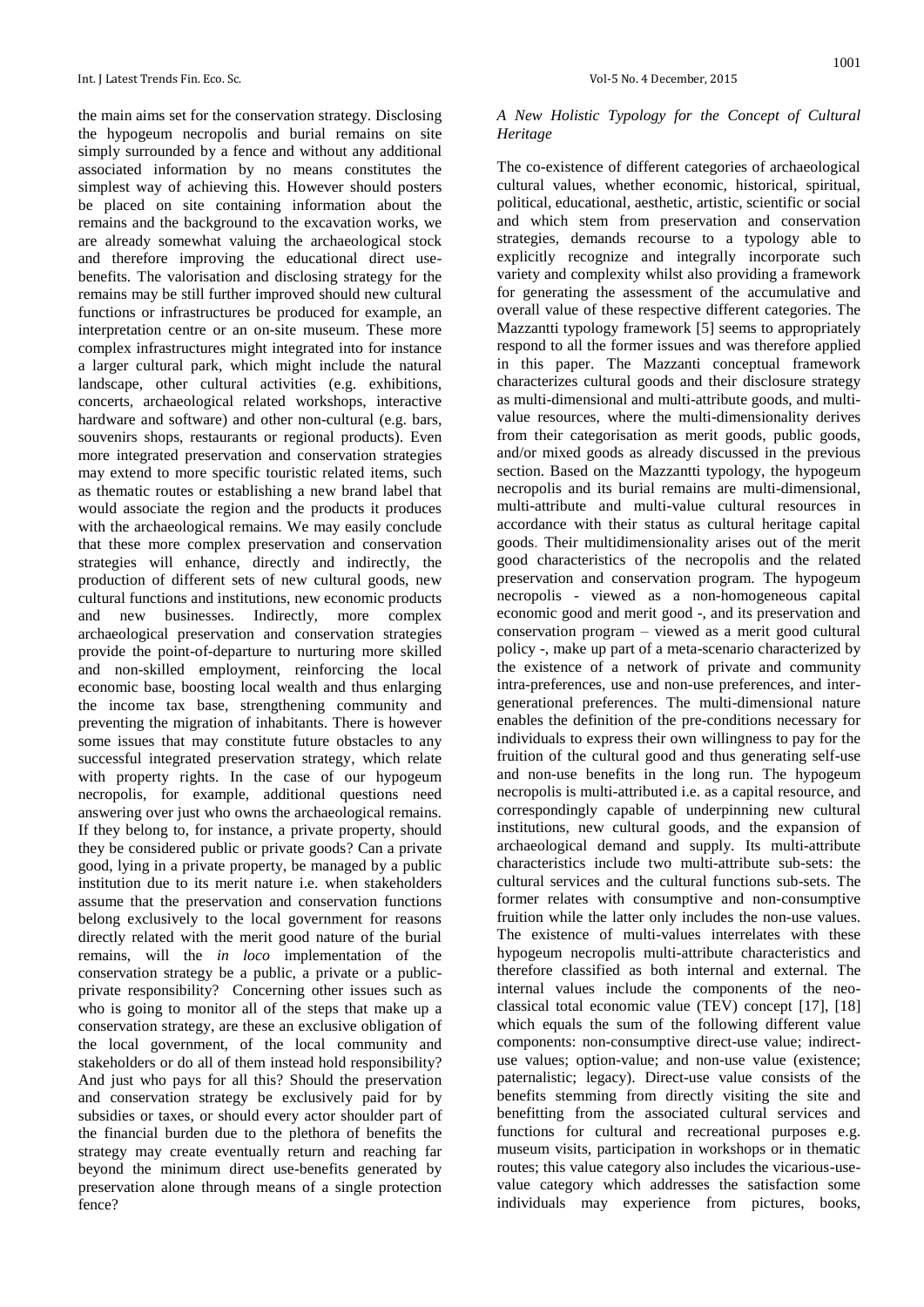archaeological artefacts or broadcasts based on the hypogeum necropolis even when never actually able to visit the site itself. Indirect-use values are benefits indirectly experienced by citizens when consuming the new cultural services and institutions generated by the discovery and preservation of the hypogeum necropolis e.g. tourism activities incorporating the hypogeum necropolis as a factor of production or the consumption of new local products produced within the framework of the archaeological discovery. Citizen enjoyment, through the consumption of other economic services enabled by the conservation strategy e.g. restaurants, souvenir shops, bars, concerts, lodging, etc. also represent indirect-use values. Citizens may also enjoy how their own selfcontribution and self-commitment to preservation and conservation strategies in the present help in guaranteeing the archaeological remains will not be destroyed, thus conserving the option for self-using it directly or indirectly in the future and in keeping with their preferences. This is the so called option-value that proves very similar to individual value stemming from contracting insurance policies. Both direct-use and optionvalues belong to the broader category of use-values. Nonuse value (bequest and existence) comprises the entire extent of the sociocultural values such as the historical, symbolic, political, and social importance individuals may attribute on knowing that the collective memory associated with the hypogeum necropolis will be preserved irrespective of current or future uses. The bequest-benefits reflect altruistic citizen satisfaction from knowing that the archaeological knowledge will be conserved for the benefit of their heirs and the local community. The bequest-value also reflects the expectations people place on the preservation and conservation strategy as regards the potential improvements to the local economy. This form of value reflects the social benefits of preserving and conserving the hypogeum necropolis by deploying it as a form of capital. This enables the capturing of the collective perception on the additional cultural services that may be provided to citizens and their capability to generate employment, investments, new infrastructures, new business, wealth (and therefore wellbeing), to strengthen the local community's image and self-esteem. Existencevalues reflect citizen satisfaction stemming from the mere existence of the archaeological capital even though they themselves know they will not experience it either directly or indirectly whether because they physically cannot or due a lack of any appreciation for archaeology. Existence, paternalistic, or bequest-values are all non-use values (also referred to as passive-use benefits) and include the entire range of intangible social benefits some individual may gain from simply knowing that the archaeological rescue knowledge exists and persists, independent of whether personally self-used. That is, economists describe the non-use values as emanating from the merit good qualities of the cultural good. Hence, non-use values cannot be captured by common cultural heritage markets as these do not exist and therefore are rarely assessed and/or applied as a tool for improving the process of more efficiently choosing from among the competing alternative preservation and conservation programs. Nonuse values constitute an equivalent way of weighing up the socio-cultural values sociologists, politicians, or researchers describe [16] as they include the artistic, scientific and historical values: the cultural/symbolic/political values broadly applied to build cultural affiliations in the present and thus enforcing local culture, the sense of community and pride in it; and the social values, including "place attachment" aspect, strengthening social local cohesion and community identity. External values relate to economic impact factors [19]. They include the economic benefits generated by the implementation of the preservation and conservation program e.g. direct expenditure (investment) on the project and the indirect expenditures induced by both the suppliers and those making up demand for the cultural project. For example, when considering a cultural event project such as a musical performance held on the site of the archaeological discovery, the direct external benefits generated by this should include the direct expenditure and the benefits resulting to the musicians and technicians engaged in the project and the suppliers of the new cultural product (the event's inputs i.e. the concert held on the discovery site). In turn, the latter will indirectly generate a flow of additional indirect economic benefits by spending part of their revenues on supplying the new cultural good and service. The audience attending the event will also spend money on the entrance fee, transport costs, hotels, meals, consuming other local cultural services, and purchasing other local products. Therefore, bundles of cultural actions (e.g. the preservation and conservation of the hypogeum necropolis) associated with bundles of differentiated cultural projects (e.g. the musical concert) trigger a multiplier economic process that reaches far beyond the direct expenditure incurred in supplying the musical concert: ultimately, such flows of economic benefits improve local wealth creation; create more employment opportunities for both skilled and nonskilled labour; reinforce local markets; liberate additional wealth to finance the public sector; reinforce the sense of community and self-esteem; and enforce the socialnetwork of connections. Table 2 summarizes this network of cultural functions, attributes, and benefits (values) associated with applying the hypogeum necropolis as a cultural stock of capital alongside some relevant cultural activities that should also become part of the preservation and conservation strategy and program. In Table 2, the internal values i.e. social, historical, political, nonmarketed direct and indirect-use values, and non-use values, become integrated into the external values i.e. economic values including employment, income, etc., instead of describing them separately.

# **3. The Economics of Capturing the Multi-Dimension Value of Archaeological Remains**

In the sections above, we discussed the archaeological heritage characteristics underlying the different nature of the benefits potentially generated to individuals and communities, the scope of benefits depending on the types of uses and fruitions that society and individuals may make of them. Cultural heritage therefore proves to be a most valuable asset to society even if its value is not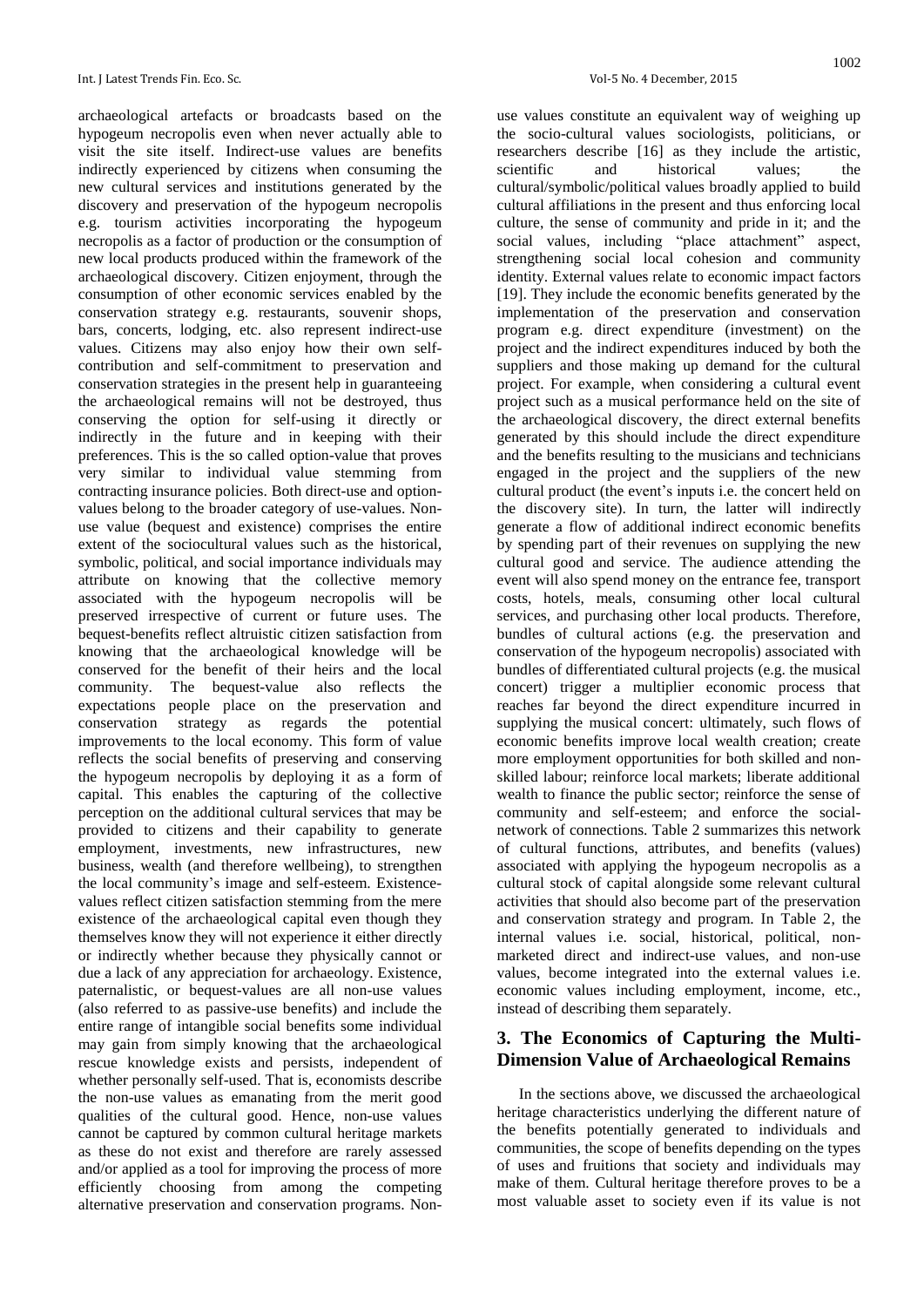entirely recognised in the same way by all. However, if there were a single variable for this purpose i.e. able to quantify the plethora of benefits stemming from cultural heritage conservation and preservation strategies for local sustainable development, this would certain constitute a useful tool enabling politicians to take more efficient and socially fair decisions. In this section, we describe a general neo-classical preference based model built to quantitatively assess, in currency terms, the multidimensional values potentially stemmed from the multiattributes of preserving and conserving archaeological heritage. More specifically, we aim to assess the internal Archaeological Preservation and Conservation Program (APCP)'s benefits i.e. the direct and indirect use-values,

the option value, and the non-use value. The assessment of other aspects, such as external economic benefits (quantitatively) and social benefits (qualitatively), fall beyond the scope of this paper. The former, new employment, more wealth, more business opportunities for example, are susceptible to assessment by means of market based methodologies, such as direct valuation through market prices, cost-benefit analysis of the preservation and conservation programs, input-output analysis or general equilibrium models. The latter, where social benefits and community concerns and preferences are included, for example benefits stemming from uses of the land hosting the remains, property rights issues, the

**Table 2** Breaking down the Multi-Dimension, Multi-Functions, Multi-Attributes and Multi-Values of the hypogeum necropolis (as capital stock) and of some feasible preservation and conservation programs

| <b>Cultural</b>            | Cultural                                                                                | Typology <sup>(1)</sup>      | nccropolis (as capital stock) and of some reasible preservation and conservation programs<br>Attributes Specification <sup>1)</sup>                                                                                            | Value Types <sup>(2)</sup>                                | Socio-Economic                              |
|----------------------------|-----------------------------------------------------------------------------------------|------------------------------|--------------------------------------------------------------------------------------------------------------------------------------------------------------------------------------------------------------------------------|-----------------------------------------------------------|---------------------------------------------|
| <b>Services and</b>        | Attributes <sup>(1)</sup>                                                               |                              |                                                                                                                                                                                                                                |                                                           | Dimension <sup>(3)</sup>                    |
| Functions <sup>(1)</sup>   |                                                                                         |                              |                                                                                                                                                                                                                                |                                                           |                                             |
| Socio-<br>economic<br>uses | Stock services                                                                          | Cultural/exhi<br>bition type | Temporary/permanent<br>Virtual<br>Exhibition-show                                                                                                                                                                              |                                                           | Private/public/merit good                   |
|                            |                                                                                         |                              | Quality of the cultural goods exhibit<br>(variety; quality)<br>Conferences/seminars/lectures<br>Astronomy observation points<br>Shows of local products with necropolis<br>based labels;<br>Experimental archaeology workshops | Use/non-use<br>(altruistic and<br>legacy)                 |                                             |
|                            |                                                                                         | Commercial:                  | Bars; restaurants; museum shops; other<br>shops (sale of necropolis based local<br>products);                                                                                                                                  | Use                                                       | Private/public                              |
|                            | As input to produce<br>additional cultural<br>goods and services,<br>and other cultural | Tourism:                     | Routes; exhibition-shows; may be<br>associated with cultural attributes                                                                                                                                                        | Use/non-use -<br>(altruistic and<br>legacy)               | Private;<br>merit good                      |
|                            | goods indirectly<br>related with them                                                   | Educational;                 | Assistance and facilities: school projects;                                                                                                                                                                                    | Use/non-use<br>(altruistic)                               | Private, public,<br>merit                   |
|                            |                                                                                         | Recreational;                | May be associated with cultural attributes:<br>interrelated with recreational technologies                                                                                                                                     | Use/non-use<br>(altruistic)                               | Private/public good                         |
| Conservation               | Conservation;                                                                           |                              |                                                                                                                                                                                                                                | Inter-generational:<br>existence non-use<br>value;        | Merit good/public<br>good/social value      |
| Public<br>guardianship     | Safeguarding of<br>heritage;<br>Property right<br>definition;<br>Stewardship            |                              |                                                                                                                                                                                                                                | Infra/inter<br>generational<br>existence non-use<br>value | Merit good/pure public<br>good/social value |

**Source**: Adapted from [5] Caption: (1) Based on the Mazazanti classification [5]; (2) based on TEV classification of use–values (direct use such as on site visits, and indirect use such as bars, shopping, concerts, etc.) and non-use values (existence or intrinsic-values; altruistic-values; legacy-values);(3) based on the existence/non-absence of market failures depending on the characteristics of each type of cultural good; conditioning the existence/ non-existence of markets.

community identity, lifestyles, or livelihoods, may also be identified and evaluated through other approaches, such as social impact assessment methodologies [20]. However, social impact assessments only achieve this in qualitative and therefore rather vague terms and proving problematic whenever the goal involves quantifying the magnitudes of the social impacts and monitoring them over the course of time. The utilitarian approach undoubtedly brings added value to the social-economic evaluation and social impact assessment methodologies for the impacts stemming from the implementation of APCPs in practice given that this enables the capturing of the internal benefits stemming from their merit good characteristics that markets are otherwise unable to reveal. As discussed in the section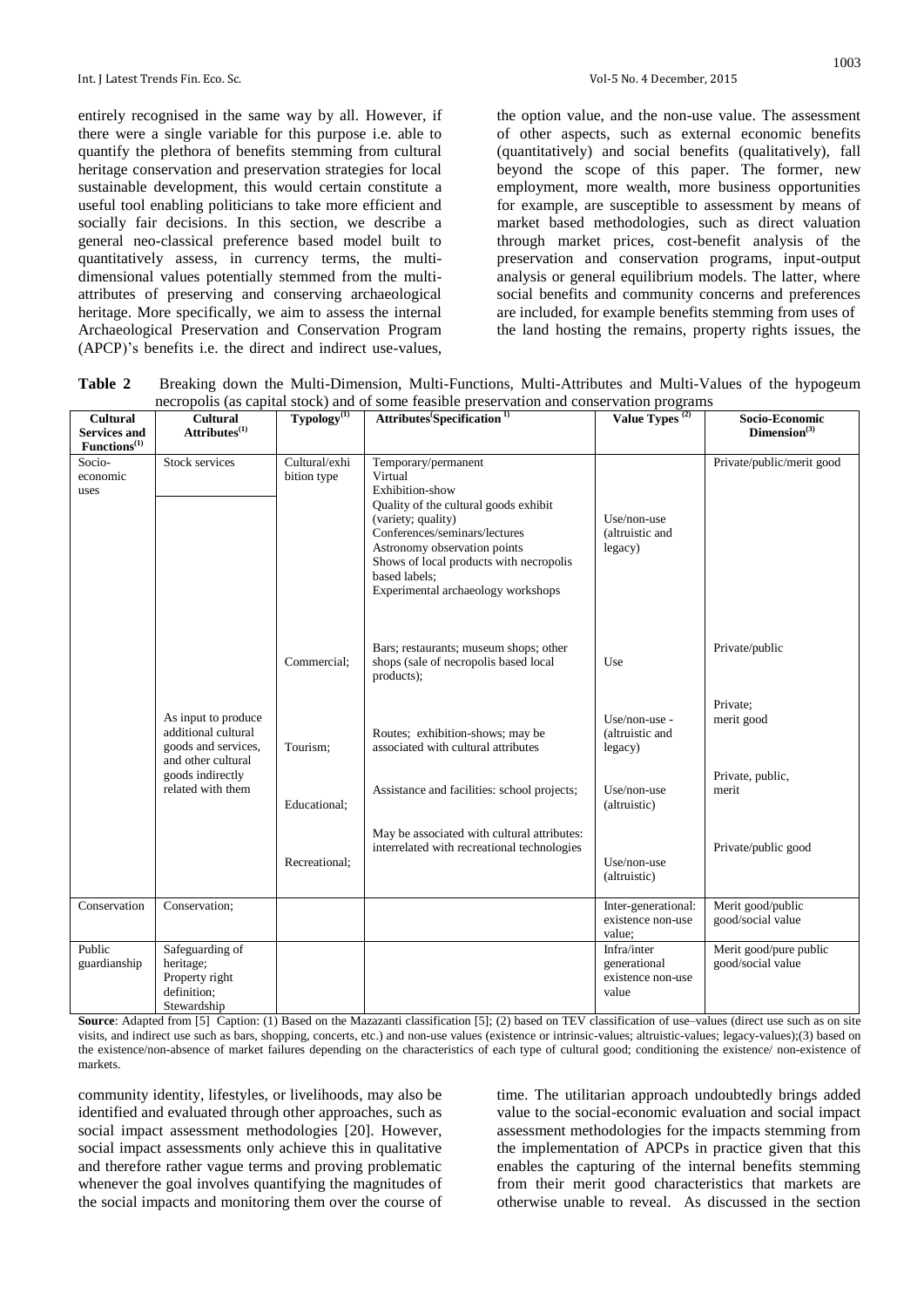above, people may enjoy archaeology both directly and indirectly in many different ways and for self-interested reasons, thus getting different use and/or non-use benefits. Such a myriad of benefits may be assessed through the neo-classical citizen's willingness to pay (WTP) to secure them measure. This economic measure of value proves much powerful and relevantly useful than a mere qualitative attitudinal statement in which people often declare how they "care about culture" even while in practice they do not actually feel able to sacrifice anything to support it. The declaration of some WTP forces individuals to take into account the fact they themselves are being asked to sacrifice some of their limited income (or time) to secure some cultural strategy that will change their own level of wellbeing. The utilitarian based approach to evaluation therefore ensures the tackling of the multidimensional forms of the value to archaeological remains by enabling their assessment through changes in citizen welfare levels motivated by an increase in cultural supply arising out of the archaeological conservation strategy. Such changes may be assessed either by means of individual preference functions or individual budget constraints in the same way the economic value of marketed goods gets assessed i.e. through the utilitarian compensated and equivalent money measures defined by Hicks [21] and Kaldor [22]. Based on the Mäller *theory of choice and welfare under quantity* [23], [24] we here assess the changes in welfare stemming from changes in the quantity of archaeological goods supplied for some APCPs by applying the same economic measures that were originally defined to measure changes in welfare associated with changes in market prices [25], [26], [27]. We begin with the definition of the "total economic value of archaeological remains" concept as the amount of money individuals (or society) would pay (or be paid) to be as well off with the APCP as without it. The utilitarian theoretical model applied to derive the economic measures for changes in individual welfare due to changes in the supply of archaeological cultural goods is as follows.

#### *Measures to assess changes in individual welfare through individual utility function*

Let  $U(x,q)$  be a well-behaved utility function of some individual affected by some APCP where *U* denotes the level of utility (satisfaction, well-being) of each individual; *x* is a vector of marketed goods; and *q* is a vector of non-marketed archaeological goods. The individual wants to choose the optimal quantity  $x^*$  that maximizes his/her utility whilst constrained by his/her budget  $\sum_i p_i x_i = m_i$  where  $p_i$  is the market price of the *i* marketed good belonging to *x*. The solution for the maximizing problem is the set of the individual's ordinary demand functions for the market goods denoted  $x^* = g(p, q, m)$ . Substituting the ordinary demand functions in the individual utility function, we attain the individual's indirect utility function, denoted  $dU(x, q) = \varphi(p, q, m) = U[g(p, q, m); q],$  which represents the set of maximum utility (or well-being) levels the individual can benefit from given his/her utility function and budget restriction. The individual

monetary measure for changes in *q* represents the change in the individual's utility from the initial archaeological supply state  $q^0$  to the final archaeological supply  $q^1$ , with prices and income kept constant at the initial state. Should the archaeological supply change be positive (the discovery of the necropolis and the implementation of the program increase the supply of cultural heritage directly and indirectly; therefore, given the "more is better" consumer well-behaviour preferences property, an increase in the individual utility level, and therefore of his/her welfare following the supply increasing, is to be expected, i.e. if  $q^1 > q^0$  then individual utility will rise by  $^{1}(p^{0}, q^{1}, m^{0}) - \varphi^{0}(p^{0}, q^{0}, m^{0}).$  Such positive change in individual utility undergoes translation into monetary units through two welfare measures. These welfare measures applied to nonmarket transacted objects of choice, as is the case with ecosystem services, were first proposed by Mäler [23;24] as an extension of the standard theory of welfare measurement related to market price changes formulated by Hicks [21]. The first measure is the maximum amount of money the individual is willing to pay to secure the right to be exposed to additional cultural supply stemming from the APCP i.e. the Willingness to Pay Compensated (WTP<sup>C</sup>) money measure and estimated by the equation  $\varphi^1(p^0, q^1, m^0 - WTP^C) = \varphi^0(p^0, q^0, m^0)$ . The second measure constitutes the minimum amount of money each individual is willing to receive to make him/her give up on the cultural supply improvement i.e. the amount of money the individual wants to receive to make him/her as satisfied as he/she would be following the cultural supply improvement. This is the Willingness to Accept Equivalent  $(WTA^E)$  money measure, and estimated through the indirect utility function by the equation  $\varphi^1(p^0, q^1, m^0)$  $\varphi^{0}(p^{0}, q^{0}, m^{0} + WTA^{E})$ ., It is however impossible to ascertain the individual's indirect utility functions because individual utility preferences cannot be empirically accessed; therefore economists are unable to estimate the two measures as defined through the indirect utility functions. To overcome this restriction, economists make use of the theoretical duality between the unknown indirect utility function and the known individual expenditure function denoted as  $e(p, q, U)$ . This last function represents the minimum expenses (the individual's budget restriction) incurred by the individual to purchase a bundle of quantities of marketed products that make him/her satisfy a previously set level of utility. Due to the aforementioned duality, the equality  $e(p, q, U)$  =  $p h(p, q, U) = m$  is true, and  $h(p, q, U)$  represents the vector of the individual's compensated demand functions for the marketed products **X**.

#### *Changes in an individual's welfare assessed by his/her budget constraints*

Let us once more consider the well-behaved utility function  $U(x, q)$  applied in the consumer maximizing problem above. Now, the individual seeks to choose the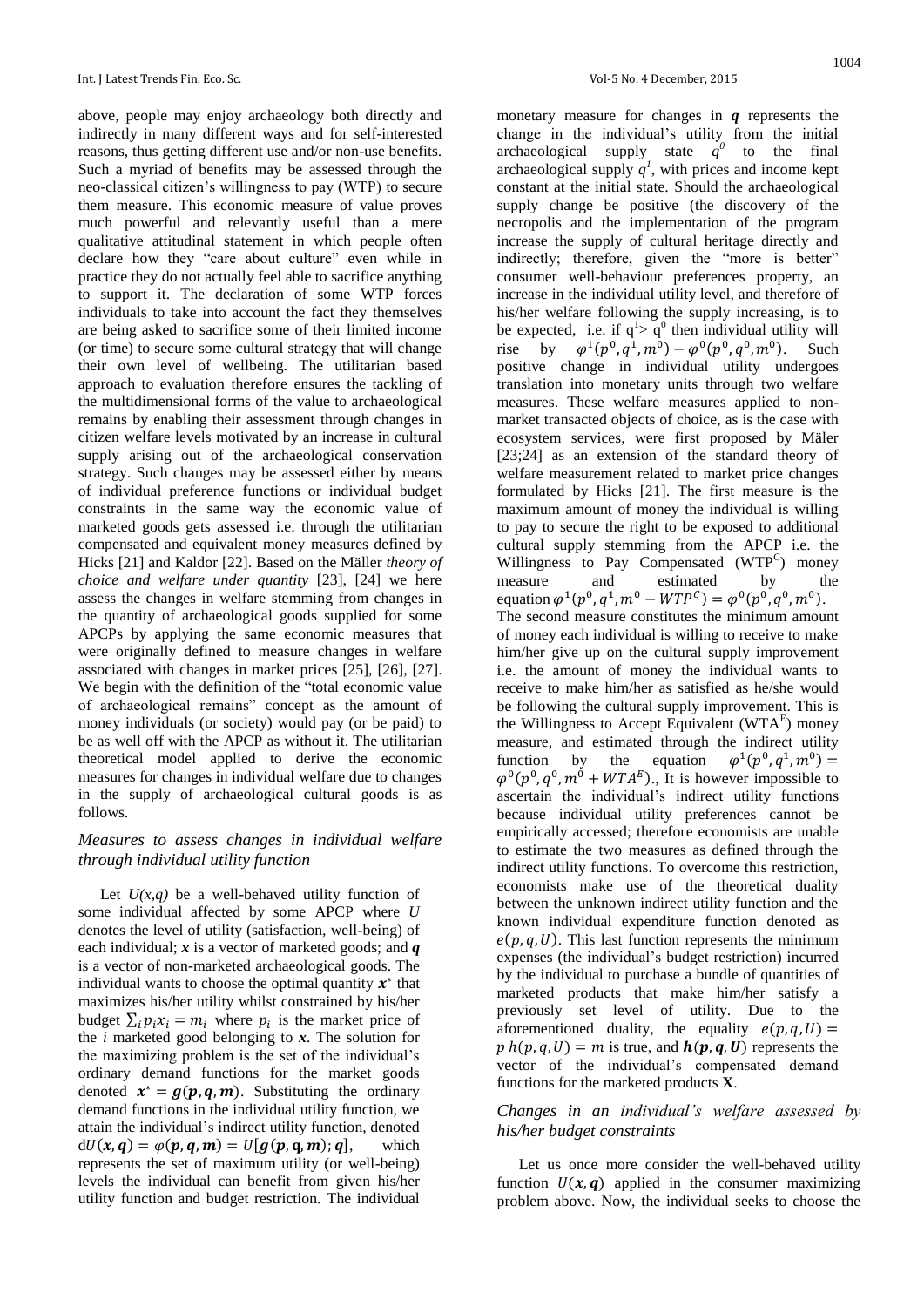cheapest  $x^*$  to attain a previous level of utility set at  $\overline{U}$ . As the minimum expenditure, with  $x^*$  represented by the expenditure function  $e(p, q, U)$ , the two individual welfare money measures associated with an improvement in *q* due to the archaeological strategy are returned by the following equations:

$$
WTP^{c} = e(p^{0}, \mathbf{q}^{1}, U^{0}) - e(p^{0}, \mathbf{q}^{0}, U^{0}) = \int_{q^{0}}^{q^{1}} \frac{\partial e(p, q, U^{0})}{\partial q} dq
$$
 (1)

And

$$
WTA^{E} = e(p^{0}, \mathbf{q}^{1}, U^{1}) - e(p^{0}, \mathbf{q}^{0}, U^{1}) = \int_{q^{0}}^{q^{1}} \frac{\partial e(p,q, U^{1})}{\partial q} dq
$$
 (2)

The term  $\frac{\partial e(p,q,U^1)}{\partial q}$  in equations *(1)* and *(2)* derives from the derivative of the expenditure function with respect to *q.* This represents the marginal value of the change in *q* and is theoretically equal to the income variation that is just sufficient to maintain utility at its initial level  $t = 0$  (in the case of the  $WTP^C$  money measure) or the final level *t*  $=1$  (in the case of the  $WTA^E$  money measure,). Figure 2 geometrically portrays these two measures.



The dotted area below the Hicksian Demand curve for the amount of cultural services guaranteeing each individual consumer the utility  $U^0$  and between the two levels of cultural services supplied just before and after the implementation of the archaeological conservation programme –  $q^0$  and  $q^1$  respectively, while  $q^0 < q^1$ represents the maximum quantity of money each individual is willing to pay to guarantee the potential future archaeological benefits stemming from the APCP and equal to the individual's willingness to pay compensating the welfare money measure WTP<sup>C</sup> . In the same figure, the shadowed area below the Hicksian Demand curve for the heritage services guaranteeing each individual consumer the utility  $U^l$ , and between the two levels of heritage services supplied before and after the implementation of the APCP  $-a^0$  and  $q^1$  respectively -, is the minimum quantity of money each individual is willing to receive in compensation for forgoing the potential cultural benefits that would be generated were the

program to be implemented and is equal to the individual's willingness to accept equivalent  $(WTA^E)$ welfare money measure. Theoretically, the values reported by the two welfare measures differ for two reasons. The first relates with individuals holding stronger negative perceptions towards losses, which make them state higher values for compensation from the losses incurred in forgoing the program. The second reason interrelates with the  $WTP^C$  measure being restricted by the individual's disposable income while the  $WTA<sup>E</sup>$  is not.

#### *Measuring the flow of benefits generated by some archaeological conservation program*

The increase in the supply of archaeological goods and services from  $q^0$  to  $q^1$  is expected to provide flows of benefits over a specific time path. The inter-temporal utilitarian approach allow us to estimate the total economic value – *TEV* -, generated by the archaeological conservation program over a relevant period of time *T*, by simply summing up the present value of the single-period individual welfare measures as in equation *(3)* [28]:

$$
TEV = \int_{t=0}^{T} TEV^t e^{-\rho t} dt \tag{3}
$$

Where  $\rho$  is a subjective rate of time preference assumed to be positive; *TEV<sup>t</sup>* results from the estimate of the aggregated *TEV* for the relevant population (*N)* affected by the positive changes in the cultural flow of benefits at the moment *t* is obtained so that  $TEV^t = \overline{WTP}^t(\overline{WTA}^t) \times N$ , with  $\overline{WTP}^t(\overline{WTA}^t)$  the mean (or median) of the individual's WTP (WTA). Having defined the money measure, one may easily conclude the tackling of multidimensional benefits of archaeological remains has to go through the estimation of the *TEV* generated by some APCP as given by equation *(3*. More specifically, one has *i)* to assess the individual WTP/WTA for the archaeological change improved by some APCP; *ii)* to choose a subjective rate of time reference  $\theta$  ; and *iii*) to define a relevant period of time *T* during which it is assumed the change will generate social and economic benefits to the population. In this paper, we are interested only in discussing how individual WTP/WTA for archaeological supply changes may be assessed through expenditure by individuals.

# **4. Assessing the Individual WTP/WTA Measures for Archaeological Preservation and Conservation Programs to Improve Local Sustainable Development**

Stated-preference techniques prove the most popular valuation techniques deployed to estimate the *TEV* of improving environment related issues [29] (Carson et al 2005). These techniques apply surveys to elicit individual WTP (WTA) for hypothetical changes in some environmental services along with their preferences for different contingent environmental scenarios. In this paper, we defend their full adequacy for eliciting individual WTP (WTA) for hypothetical changes in some APCP. Recourse to these techniques enables the tackling of multidimensionality benefits and therefore returning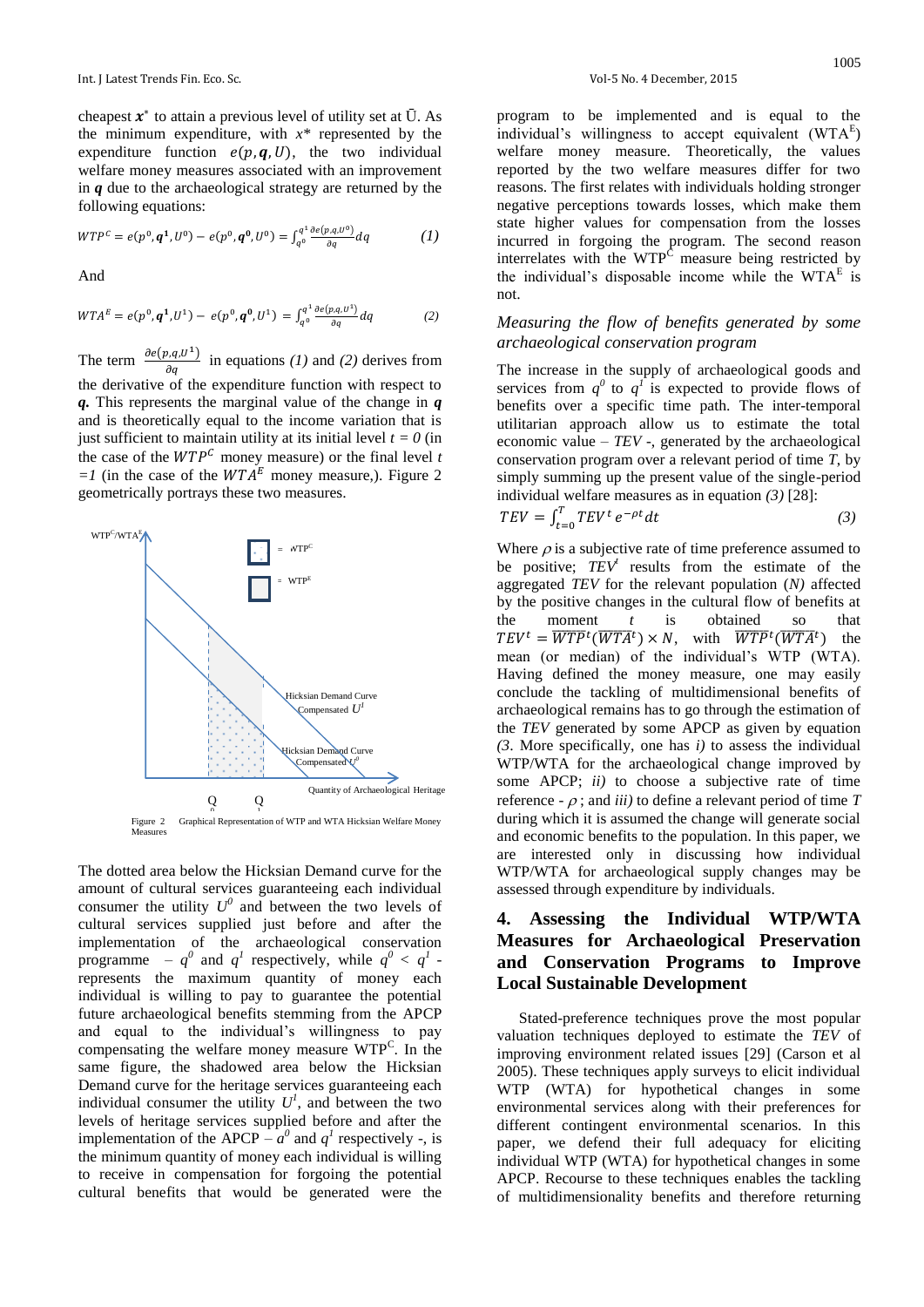quantitative values for such programs. Through eliciting the individual's WTP/WTA, they provide a means for individuals to express their multi-preferences regarding the APCP while capturing the multi-values stemming from this by means of one single amount of money. Contingent Valuation (CV) and Choice Modelling (CM) (or Contingent Analysis) belong to this family of valuation techniques. Both are non-market valuation techniques and applied by economists every time it is necessary to assess values for actions or preferences that cannot be revealed through markets. In the case of CV, individuals are first confronted with a hypothetical future scenario where some APCP is described alongside highlighting the expected social and economic benefits that may arise from its implementation. Individuals are then asked to express their WTP/WTA for the program and the program's benefits by contrasting them with the *status quo* cultural supply level and local social-economic development situation. The last step in the CV involves estimating the mean or median WTA/WTP and analysis of its sensitivity to a set of variables. In this analysis of sensitivity, a valuation function such as  $WTP = \beta X + \varepsilon$ gets directly estimated and in which each stated individual WTP (WTA) incorporates a vector of *X* variables describing individual socio-economic characteristics (e.g. income, age, education, gender), and along with individual attitudes and perceptions towards archaeology goods, archaeological conservation programs in general, and the specific APCP at stake [30]Alberini and Kahn 2006, [31] Freeman 2003; [32] Mitchell and Carson 1989]. In the case of CM, individuals are asked to rank or choose their single preferred conservation scenario from a set of different hypothetical APCPs [33] [Louvière et al 2000, [34] Bennett and Blamey 2001]. Each scenario is described by a set of attributes that vary across multiple levels. By using questionnaires, individuals are exposed to an experimental design in which different combinations of scenario attributes with different levels are presented for choice in a systematic format with the main aim of identifying the key attributes to the scenario and the level that influences the individual's choice of scenario. Theoretically, CM assumes individual utility (benefit, or value) concerning some alternative APCPs, say A and B, as a function of the frequency with which he/she chooses A over B in repeated choices, as described by the Random Utility Model (RUM). The RUM model assumes individuals will always choose the scenario that maximizes his/her utility from each set of choices. The sensitivity of the individual *i* utility  $(U_{ij})$  to the key attributes prevailing in scenario *j* in each choice set  $(X_{ij})$  is further analyzed through the regression between individual scenario choices and the attributes of each choice set by the function  $U_{ij} = \beta X_{ij} + \varepsilon_{ij}$ , where  $\varepsilon_{ij}$ constitutes the random error term. CV is by far the most popular valuation techniques applied to estimate the value of goods and services in the absence of markets (for a good picture of the theoretical and empirical history of CVM see [29] Carson et al. (2005); for a synthetic although systematic overview of the theoretical and empirical history of CVM see [35]Mendes et al (2013) and first described by Bowen [36] and Ciriacy-Wantrup [37,38]. In 1980, the method was unreservedly recognized

by the U.S. federal government as an important tool for supporting judicial decisions concerning environmental issues and calculating valid estimators for welfare changes arising from environmental disasters [*Clean Water Act* (1972); *Comprehensive Environmental Response, Compensation, and Liability Act* (CERCLA) (1980)]. In 1986 and 1989, two important works [39, 32] Cummings et al. (1986)], [Mitchell and Carson (1989)] are particularly credited for the rise in CV popularity in the USA and in European countries with the latter definitely contributing to the generalization of CV beyond environmental economics. During the 1990s, the method's reliability for monetizing environmental impacts beyond any doubt was proven once and for all. At the time, the National Oceanic and Atmospheric Administration (NOAA) asked a specifically formed expert committee chaired by the Nobel Prize laureates Kenneth Arrow and Robert Solo to provide an evaluation of CV. One of the main outputs of this committee was the well-known NOAA Report [40] Arrow et al 1993] where CV's credibility, validity, and reliability were all clearly recognized with a number of guidelines proposed to improve the quality of subsequent empirical applications. The application of CV in quantifying the TEV of nonmarket services has become one of the most fiercely debated issues within environmental economic valuation literature over the last twenty years and still remains so [41] (Lo and Spash 2012) with discussion focused on the validity and reliability of CV's estimations. Detractors argue that respondents systematically provide answers inconsistent with basic assumptions of utilitarian rational choice thus non-corresponding to their real WTPs. According to this view, such an inconsistency is due to the occurrence of several types of biases with the majority arising from the way the CV gets applied to the specific object of evaluation. These include bias associated with the choice of the true Hicksian value to measure changes in individual welfare associated to the environmental change (WTP or WTA); alongside biases related with elicitation formats; information biases; anchoring biases; vehicle bias; hypothetical biases; and embedding effects [30, 31, 40, or 32 ](Alberini, et al 2006, Freeman 2003, Arrow et al 1993 or Mitchell et al 1989 . However, and in spite all the criticisms, the reliability of the method for monetizing environmental impacts is actually once for all proved beyond any doubt and CV estimations are considered as valid and reliable should a number of guidelines be followed [32, 40, 42, 31, 30, or 29] Mitchell and Carson 1989, Arrow et al.1993, Portney 1994, Freeman 2003, Alberini et al 2006 or Carson 2005]. Currently, the method holds vast applications reaching far beyond the scope of environmental valuation impacts and gains broad recognition as the only means of enabling the eliciting of values for not well known multidimensional preferences likely to vary across individuals (multipreference); time paths (inter-generational preference); and services (multi-attribute) [43][Borghi, 2007]. Furthermore, CV represents the only existing valuation technique capable of generating a money measure for non-use social, political, community, religious, and ethics values. CM, the other stated-preference based approach, has been drawing considerable interest as a technique for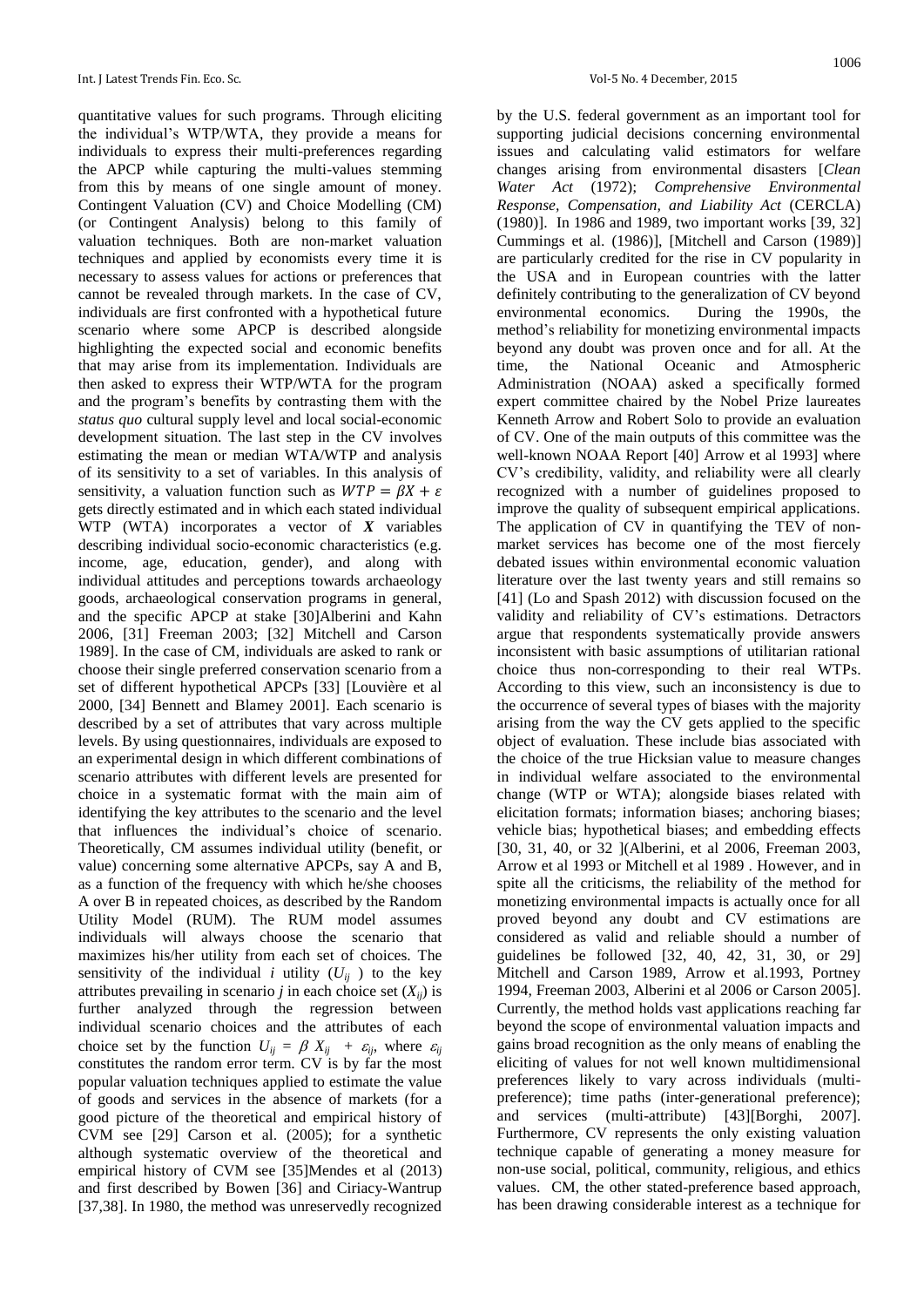valuing the benefits stemming from the multiple cultural, social, and environmental attributes of cultural policies [44] (Tuan and Navrud 2007). However, this evaluation approach has not yet been subject to the same theoretical and empirical scrutiny that CV has experienced. Furthermore, in CM questionnaires, individuals are faced with much more complex options than in their CV counterparts as respondents have to ponder trade-offs over multiple choice sets of environmental, economic, cultural, and social attributes. Although there have been a rising number preference valuation studies estimating the TEV of cultural goods and services over the last two decades, they still remain very few when compared with the thousands of valuation studies carried out to evaluate environmental benefits and costs. Previous surveys of valuation studies targeting cultural issues have been provided by [45, 18, and 46] Pearce and Mourato (1998), Navrud and Ready (2002), and Noonan (2003). [46] refers to the existence of 72 CV studies performed in the area of culture dealing with: the valuation of archaeological sites; historic building heritage (cathedrals, castles, and individual buildings); groups of buildings (monasteries); medieval cities; museums; theatres; arts; media broadcasts; libraries, and sports. [17] Provins et al (2008) report studies assessing economic values associated with archaeology, covering ancient monuments [47] (Maddison and Mourato 2002); an ancient citadel [48] (Mourato, et al 2004); ruins and archaeology [49, 50,51] (Boxwall et al 2003, Poor and Smith 2004, Riganti and Willis 2002); maritime archaeology [52](Whitehead and Finney 2003); historic parks [53] (Willis, 2002); and heritage sites [54, 55, 56] (Alberini et al 2005, 2006b; Rolfe and Windle 2003). In a study carried out by [57] Santagatta and Signorello 2002, the benefits of a public program for maintaining a number of historic buildings and sites are assessed. More recent cultural valuation studies include for instance [58, 59, 60, 61, 62, 63, 64, 65, 44, 66, 67, or 68] Ambrecht (2014), Othman et al (2013), Báez- et al (2012), Báez and Herrero 2012, Lundhede et al (2012), Kinghorn and Willis (2008), Tuan and Navrud (2008; 2007), Dutta et al (2007), Kim et al (2007), and Ruijgrok (2006). [58] Ambrecht (2014) applies a Travel Cost Method revealed preference valuation technique and a CV stated preference technique to estimate and compare the values of two cultural institutions. The author concludes that CV is the more appropriate method whenever approaching the valuation of several benefits associated with multiple cultural activities. [59] Othman et al (2013) deploy contingent ranking analysis to estimate the economic benefits of tourism to sites in Jogjakarta's attributes, such as the Mount Merapi view, the Parangtritis Beach, the historical legacy of the Borodudur Temple –  $a$ UNESCO World Heritage Site -, and the living cultural heritage of Jogjakarta's Kraton. They report the attributes generate substantial economic values and support an upward review of the current admission fees. [60, 61] ]Báez- Montenegro et al (2012) and Báez and Herrero 2012 deploy a contingent valuation approach to design an efficient cultural policy for restoring the urban cultural heritage of the city of Valdivia in Chile. They proposed the implementation of a cultural project aimed at setting up a non-profit cultural foundation whose main function

would be to undertake Valdivia's restoration program. They correspondingly applied two evaluation doublebounded contingent valuation approaches. The first yielded the value of the urban cultural heritage reported by tourists (direct-use values) with the second returning the value attributed by residents (non-use values). The first approach envisaged the ticket payment, tourists were willing to accept to secure a guided walking tour, and a double- dichotomous contingent valuation approach. In the third evaluation, the authors adopted the annual amount paid to the non-profit foundation i.e. a voluntary donation as the vehicle of payment to express the Valdivia inhabitants' WTP for the restoration and conservation of the city cultural centre. They found that the mean WTP expressed by tourists (the direct use value) was of 8.74 euros per person per visit, and the Valdivia inhabitants' mean WTP was of 6.76 euros per person per year. [62] Lundhede et al (2012) apply a choice experiment study for a proposed restoration project aimed at preserving archaeological artefacts from Stone Age villages that are currently buried within the topsoil. The results emphasizes that even though the artefacts are not visible and might therefore not be directly used by people, the strongest preferences displayed are for ensuring patrimony preservation (which reveals intrinsic and bequest non-use values), rather than nurturing local ecosystems or recreational opportunities. They thus estimated the WTP for reducing the destruction of the invisible buried artefacts as 106 euros per person per year, and the WTP for ensuring permanent protection to be estimated at approximately 156 euros per person per year. [63]Kinghorn and Willis (2008) use a Choice Experiment to rank visitor willingness to pay for some specific attributes of the Vandolanda Fort in Hadrian's Hall. The attributes include: stopping the excavation and research conducted at the site, which are after all the key Vandolanda aim, and divert the liberated resources towards the implementation of recreational facilities such as improving visitor facilities or setting up a children's play area; introducing audio guides to boost visitor experiences; reconstructing replicas of sections of Hadrian's Hall; moving some of the many Vandolanda's unearthed artefacts to other museums; reducing or increasing the current fee paid by visitors. The study concluded that the greatest loss in value (- 27.18 pounds) would occur if excavations and research at the side ceased, meaning visitants attribute a great value to the key aim of the site i.e excavation and research activities for cultural purposes; if the artefacts were moved to other museums, there would be a loss of utility equivalent to 18.65 pounds; with people willing to pay only 6.16 pounds to increase the amount of reconstruction, 2.94 pounds to prevent the installations of a children's play area on the site, and 2.34 pounds for the audio guide. [44, 65]Tuan and Navrud conducted a CV approach, and a CV in conjunction with a CA approach, to assess the use benefits and non-use benefits of a preservation program for the My Son World Heritage site in Vietnam. They applied the estimated benefits for visitors (international and national) to assess optimal entrance fees able to maximize the site's revenues. They further performed a cost-benefit analysis of the preservation project to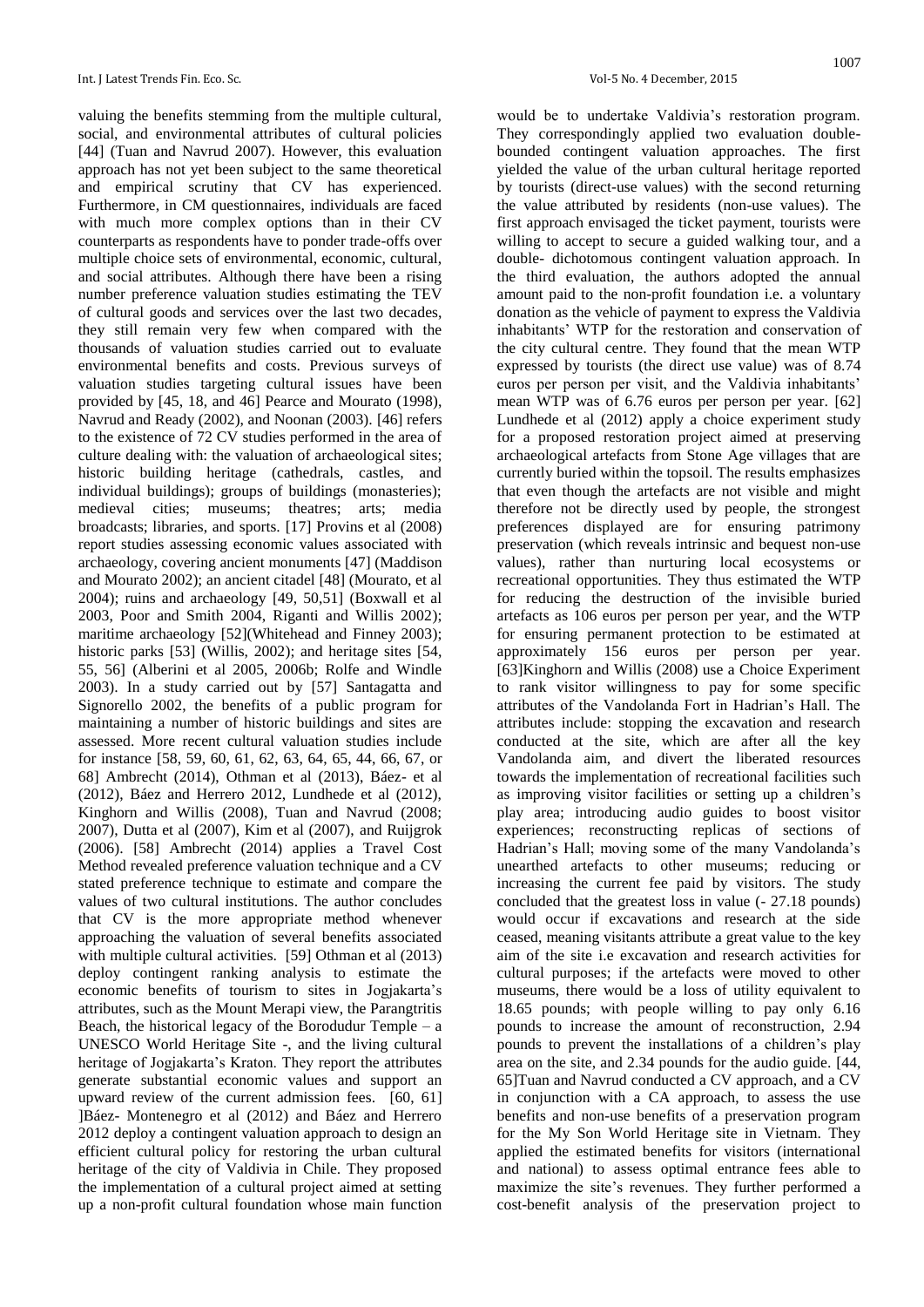demonstrate how the CV outcomes serve to justify investments in cultural heritage preservation. The vehicle of payment applied to present the WTP of international visitors was expressed in terms of an increase in the entrance fee. National visitors were presented with a tax to finance the preservation of the site. International and national visitors were willing to pay fees of between 8.78 dollars and 2.27 dollars (the protest zero responses were included within the means estimated), respectively. Local residents were willing to pay a mean tax equal to 2.17 dollars. [66] Dutta et al (2007) adopt a CV approach to estimate the total economic value for Prinsep Ghat in Calcutta, India. They state that cultural heritage has to be interpreted as a complex socio-economic product instead of merely stock requiring preservation on the grounds of paternalism and thereby defending how planners should concentrate on the merit good characteristics of cultural heritage assets as potentially useful for economic, social, and ecological purposes. The Prinsep Ghat site includes a river front structure bearing an important historical and aesthetic value and very popular among Calcutta's residents. The CV approach was conducted to explore the scope for the urban regeneration of Prinsep Ghat via the development of heritage tourism on a commercial basis. An iterative bidding method served to elicit the resident WTP for the regeneration program, where alternative means of payment such as cash, bank checks, and monthly deductions on electricity bills were include to avoid any bid vehicle bias. To avoid starting bid bias, three different starting bids were used. 181 acceptable observations were used to estimate the local resident mean WTP per annum throughout the number of years for which individuals are willing to pay. 77% of respondents are willing to pay mainly for non-use relative motives. A median WTP per annum multiplied the number of years for which the individual remained willing to pay 6.67 dollars. [67] Kim et al (2007) use a CV dichotomouschoice based approach to assess the use and intrinsic value of the Changdeok Palace site in South Korea. They applied a close-ended WTP question where respondents were asked about their WTP for a specific bid amount after being provided with detailed information about the touristic and cultural values of the cultural site: "In return for using this traditional site, would you be willing to pay more than the present admission price: YES or NO." (67, p. 319). The price bids were decided after a pre-test conducted on 50 Koreans. The mean WTP varied between 5.50 dollars and 6.00 dollars for the 442 valid observations, accordingly to the econometric model used for estimating the WTP valuation function parameters. [68] Ruijgrok (2006), in turn, adopt a Hedonic Pricing Method to calculate the influence that cultural heritage has on the formation of housing prices, and a CV approach to estimate the recreation and the existencevalue for heritage conservation. The study site features Tieler and Culemborgerwaard, a non-urban area in the south of the Netherlands, which contains many traces of Batavian settlements, Celtic fields, a Roman area, and medieval castles, church foundations and city ramparts. There is a Cultural Heritage Protection Plan for this site with a time span of ten years which entails heavy investments in archaeology, landscape, and built heritage

with an estimated total cost of 36.4 million euros. 380 personal interviews were held over two months. The majority (85%) were willing to pay for heritage conservation and only 5.2% were protesters. The average WTP per individual per year was 1.22 euros for recreational reasons, and 11.88 euros for bequest reasons. Summing up so far and in general terms, the findings in the literature concerning the application of stated preference valuation methods to evaluate cultural goods and services suggest that, on average, people attribute significantly positive value to the conservation, preservation and restoration of cultural capital assets, and to the cultural services they may potentially generate [69] (Mourato and Mazzanti 2002). Visitors and locals found the destruction of or damage to cultural assets undesirable to the point of being willing to pay some amount to avoid that situation. The related mean willingness to pay values may range from very low amounts – less than one dollar per month – to higher amounts and upwards of over 150 dollars per annum. Such a dispersion of WTP values is easily explained due to different scopes and different types of CV empirical applications. In fact, they differ in accordance with the cultural change under evaluation, the hypothetical scenario used, the vehicle of payment chosen, and the frequency of payment (one-shot payments versus the payment of some fees or donations on a monthly/annual basis, for instance). One of the main characteristics of these empirical applications encapsulates the large proportion, - which may rise to 80% or even more -, of respondents stating a null WTP, although most of the zero bids are protest and thus not real bids. The WTP results seem to point to a large proportion of the population remaining unaffected by changes in cultural assets and services with positive stated values driven by only a minority of the population and typically the users of cultural services, the wealthier and the more educated. We would mention that there is also evidence of the importance of non-use benefits to justifying the positive WTP for cultural services.

#### **5. Discussion**

There are substantial reasons justifying the need to estimate the internal values of the benefits enhanced by APCP [61, 70, 17, 69, 18](Báez and Herrero 2012, Vandermeulen et al 2011, Provins et al 2008, Mourato and Mazzanti 2002, Navrud and Ready 2002) with the majority stemming from answers to decision-related questions including: should society spend scarce resources on APCP whose private, public and/or community benefits are uncertain, diffuse and/or hard to measure?; should private actors invest in cultural projects when the private investment returns are unpredictable or insufficient due to the merit characteristics of the cultural services?; should the answer to the later be positive, is it socially fair to have tax payers compensating private cultural investors?; in the presence of private, public, and community multi-values, who will finance the whole process and to what extent?; do cultural programs attract popular support, and to what extent do citizens feel the need to actively participate in them?; are politicians willing to accept the risk of investing in cultural programs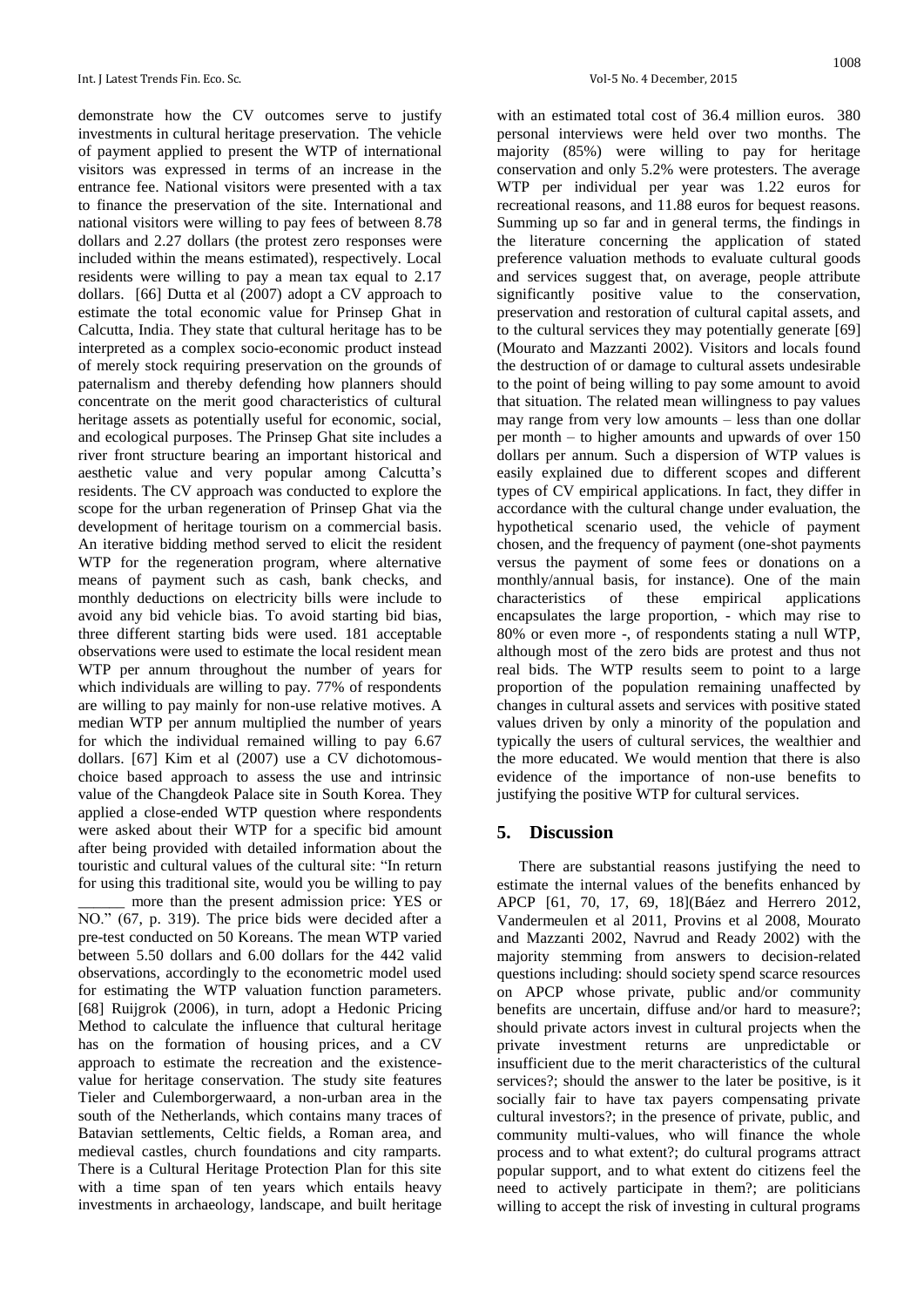that populations do not acknowledge or understand? In short, it seems that the merit good nature of archaeological services is a central issue to decision processes regarding how scarce resources are or are not allocated to APCPs and how archaeological institutions and services are programmed, organized, managed, monitored, and provided to citizens and stakeholders. At the same time, this must also take into consideration how, by increasing the supply of archaeological services, there are also simultaneous improvements to citizen attitudes, perceptions and cultural participation in culture, thus incentivising their consumption of cultural services and thus generating higher wellbeing levels. Therefore, the economic valuation of archaeological benefits assessed through the stated true willingness to pay for them constitutes an unquestionably important tool for archaeological planning and management, financing, and resource allocation decisions and correspondingly contributing to enhancing stakeholder and politician information levels [69]. Generating cultural information decreases the levels of uncertainty and therefore risk, two of the main limitations to archaeological conservation decisions for local sustainable development and thereby facilitating more efficient private and public decisions.

#### *Preference based economic evaluations contribute to managing culture destinations*:

This may be achieved through acknowledging local archaeological demand while improving both decisions and the management and monitoring of APCPs. Contributions from the WTP economic evaluation tool to increasing the knowledge about archaeological demand include assessing visitor multi-preferences to further estimate the demand for local archaeological services and predict future demand trends; to assess how and to what extent socioeconomic characteristics such as age, income, education, degree of perception and attitudes, explain cultural demand shifts and visitor rate levels; to identify what specific social groups might get excluded from the enjoyment of archaeological services in cases adopting price-based archaeological management policies; to assess non-visitor potential demand for local archaeological services while investigating the factors that might influence this; to estimate price and income elasticity of demand for archaeological based cultural services; and to design pricing strategies for cultural services by identifying just who is paying, how much and when. Contributions from the economic evaluation tool to improving both the decision and management processes of the local archaeological conservation program include: *i)* choosing which archaeological changes (attractions, exhibitions, and improvements) should be implemented at the destination to maximize profits (revenues, taxes, or wellbeing); *ii*) to decide just which conservation measures should be undertaken and with what intensity and not only those concerning archaeology but also those concerning other regional cultural issues which, when mixed with the archaeological input, may play an important role in building and designing more integrated and sustainable local archaeological services; *iii)* additional improvements through ranking archaeological capital goods; *iv)* to assess

the priorities related with existing and competing cultural policies at both the micro and macro levels; *v*) and, through evaluating the negative impacts of visitor congestion, to evaluate the impacts of previously planned mitigation measures.

# *Preference based economic evaluations contribute to financing archaeological services:*

This may take place: *i*) through assessing citizen willingness to pay for the existence, conservation, preservation, improvements or the destruction of archaeological capital goods; *ii*) by verifying to what extent stated WTP varies with citizen socioeconomic characteristics, attitudes and perceptions; *iii*) through defining different pricing policies for different cultural destinations by choosing for instance among uniform-flat pricing, interpersonal price discrimination, voluntary based WTP prices, intertemporal price discrimination, or block prices; *iv*) through assessing the net social benefits provided by archaeological capital goods; *v*) through providing additional information for a multisource funding strategy involving regional and national taxes and subsidies, donations, financial funds, public/private partnerships; *vi*) through enabling the implementation of financial incentive systems to incentivise private stakeholder involvement and commitment towards archaeological conservation and preservation; *vii*) in helping public authorities design archaeological subsidy policies where WTP constitutes the pretext justifying them; *viii*) as a tool for setting the level of financing; *ix*) and, as a tool guiding decisions about the who, when, and how much.

## *Preference based economic evaluations contribute to helping public national and local authorities with archaeological policy decisions:*

This may take place: *i*) through allocating funds among cultural sectors and other competitive public areas, including education, health, or infrastructures, for instance; *ii*) through allocating cultural budgets among competitive cultural assets, cultural institutions, cities, and regions; *iii*) through gathering information to decide what is the most appropriate level of public, financial and nonfinancial, support for allocating to the cultural sector or to specific cultural institutions or sectors; *iv*) through measuring the people's satisfaction with existing cultural sector, projects, and policies, politicians gain access to a monetary measure quantifying the social-economic impact of public intervention and probing the prevailing level of popular political support; *v*) through gathering information useful to the public authorities and helping them redefine and refine their cultural policies; *vi)* through deciding whether an archaeological good is preserved or conserved and, if so, the respectively appropriate APCP. In the specific case of the socialeconomic non-marketed values of some of hypogeum necropolis APCPs evaluated by means of a technique based on stated citizen preferences, such as CV or CA, the evaluations resulting may prove useful throughout out all of the aforementioned items. More specifically, the stated mean WTP for the disclosed APCP may also contribute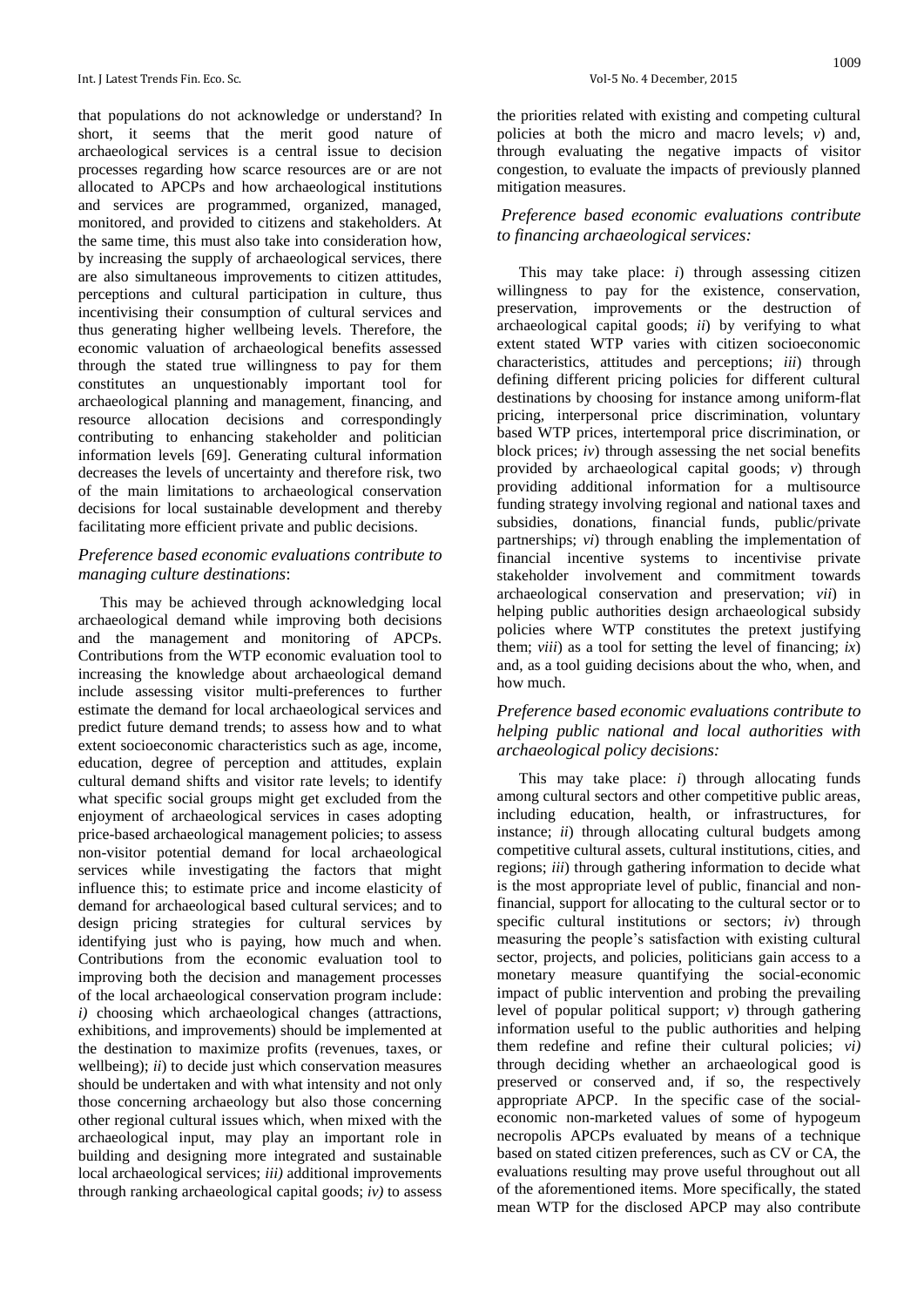towards helping national and local authorities taking cultural policy decisions such as:

- Deciding whether the valorisation program should be implemented; through gathering the information necessary to deciding the appropriate level of public financial, and nonfinancial support to be allocated to the program vis-à-vis other culturally competitive areas; assessing local inhabitant satisfaction levels over the valorisation of the entire program and the specific actions contained by means of estimating the respective WTP and thus simultaneously gathering information on the degree of local citizen agreement with the program;
- Providing additional information for a multisource funding strategy involving local and national taxes and subsidies, donations, financial funds, public/private partnerships and financial incentive systems to motivate private stakeholder involvement in the valorisation actions;
- Providing additional information on the establishing foundations necessary to designing, managing, and appraising the cultural valorisation program implementation by taking into consideration its multi-value, multi-attribute and multi- dimensional nature as a merit good, thus actively involving the stakeholders in a participatory management process;
- Assessing the social benefits provided by cultural capital goods;
- Assessing citizen willingness to pay for the existence, conservation and improvements to cultural services;
- And, analysing whether the WTP for local archaeology conservation programs varies with inhabitant socioeconomic characteristics, attitudes, and perceptions.

In addition to the WTP stated by means of the CV technique, more information about individual preferences and values may be obtained through implementing a Conjoint Analysis, hence, identifying the set of clearly defined and characterized conservation actions and stakeholder diagnosis of the progress attained by implementation.

#### **6. Conclusions**

The main aim of this paper involves contributing towards the discussion around the value of archaeological heritage through the lens of an economist. The path followed to achieve our main goal included three objectives. Firstly, the contribution to clarifying the concept of archaeological heritage benefits through highlighting the complexity that directly stems from their holistic characteristics. Secondly, the contribution made to assessing archaeological heritage economic and social benefits or values by demonstrating how these may be captured by means of a single variable, measured in monetary units. And, thirdly, the contribution towards

explaining how such monetary variables may prove useful

both to cultural heritage management for sustainable preservation and conservation improvement and to the appraisal of total private and public benefits stemming from preservation and conservation archaeological heritage projects. We correspondingly demonstrate just how complex the definition of the entire use and non-use benefits of archaeological heritage assets may prove in accordance with applications of the economic concept of merit good. By approaching benefit analysis from the perspective of the merit good concept, we gain a powerful tool for enumerating the plethora of social and economic benefits before then classifying them across several dimensions. These dimensions then generate further returns by clarifying just which benefits can and cannot be captured by markets. We concluded this issue by recognizing that the first step in any archaeologic heritage value assessment process requires defining the plethora of benefits and classifying them across several dimensions – social, economic, environmental, institutional, political, educational, research, development – whether or not market or non-market; in order to achieve this a new definition, more broadly based on the merit good concept than that usually applied, must be considered. The second step to valuing archaeological heritage by capturing the multi-preferences in currency terms requires choosing the most adequate methodology and technique to quantitatively evaluate the entire range of benefits and then translating them into a single monetary number. We conclude that stated preference based valuation methodologies and techniques prove the most adequate in that they monetarily capture the changes in welfare that may occur due to changes in the supply of archaeological goods and services, including changes due to non-use values. The added value these techniques brought to the archaeological heritage evaluation process stems from the way they enable the capturing of individual preferences for change in the supply of archaeological heritage and converting these into currency through means of a single popular measure. Therefore, applying preference based techniques to the issue at stake returns two advantages: firstly, they offer a means of monetizing the social and economic benefits, including those that cannot be transacted in markets, generated by the archaeological heritage; and, secondly, the money measure obtained through the application of such techniques constitutes a guarantee that this (at least approximately) reflects the perceptions and attitudes of citizens towards the respective ACPP and attaining both statistical significance and theoretical validity. We then completed a literature survey to gain deeper insights into the empirical cultural valuation evidence based on preference stated techniques. We conclude that the contingent valuation approach proves the most common although conjoint analysis is currently increasingly being deployed when the objective at stake includes choosing and evaluating different archaeological preservation and conservation scenarios with different characteristics. The higher the frequency of usage of the contingent valuation technique also arises from its capacity to simultaneously capture use and nonuse values. Finally, in the last section, we discussed some insights into how this type of archaeological heritage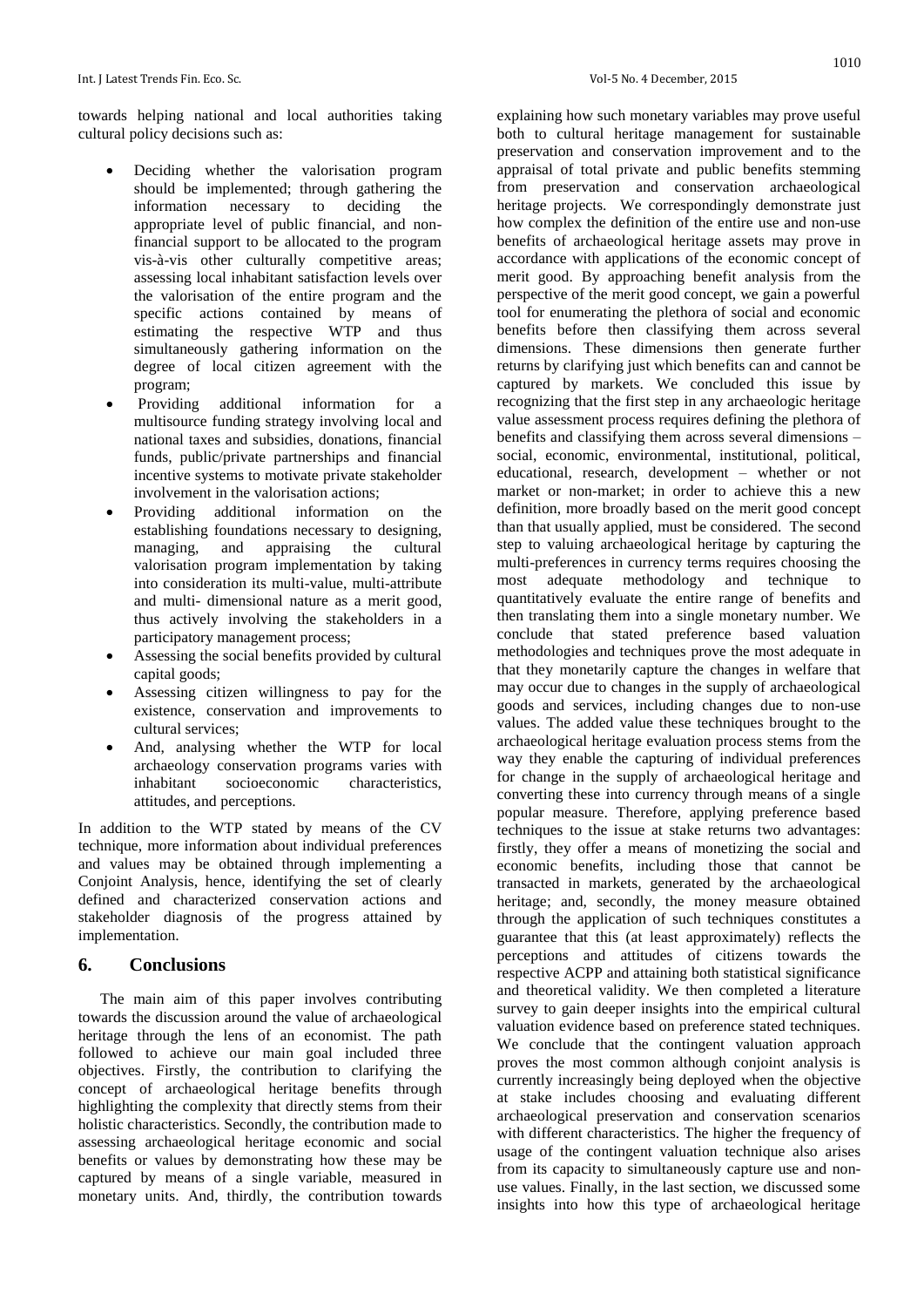evaluation may serve the objective of contributing towards supplying additional quantified information on the putative ACPP generated social and economic impacts, thus clearly contributing to lowering the uncertainty, which remains one of the greatest restrictions on both public cultural heritage policy choices and private cultural heritage investments. We conclude by emphasizing that archaeological heritage is a particularly complex capital asset that renders its respective decisionmaking processes, management, and monitoring a holistic scenario calling for inter-personal, inter-institutional, and inter-science participation.

#### **Acknowledgments**

This paper is one output of the Project «Funerary practices in the Alentejo's Recent Prehistory and the socio-economic proceeds of heritage rescue projects» and funded through the Portuguese national funding agency for science, research and technology (FCT) under the projects PTDC/HIS-ARQ/114077/2009 and UID/SOC/04521/2013.

#### **References**

[1] Jorge, P. C. 2012, Práticas Funerárias da Pré-História Recente no Baixo Alentejo e Retorno Socioeconómico de Programas de Salvamento Patrimonial. Modelo Genérico de Valorização e Modelo Específico para Brinches e Sobreira de Cima, Active Património Vivo, Lisbon.

[2] UNESCO, (1972), Convention Concerning the Protection of the World Cultural and Natural Heritage. Paris, November 16th. <http://whc.unesco.org/archive/convention-en.pdf> (Last access: 29th November 2015).

[3] ICOMOS, International Cultural Tourism Charter, (2002), Principles and Guidelines for Managing Tourism at Places of Cultural and Heritage Significance, ICOMOS International Cultural Tourism Committee. [http://www.heritagemalta.org/erdf032/documents/06\\_ICO](http://www.heritagemalta.org/erdf032/documents/06_ICOMOS%20International%20Cultural%20Tourism%20Charter.pdf) [MOS%20International%20Cultural%20Tourism%20Char](http://www.heritagemalta.org/erdf032/documents/06_ICOMOS%20International%20Cultural%20Tourism%20Charter.pdf) [ter.pdf](http://www.heritagemalta.org/erdf032/documents/06_ICOMOS%20International%20Cultural%20Tourism%20Charter.pdf) (Last access: 29th November 2015).

[4] ICCROM, (2005), Definition of Cultural Heritage. Selected by J. Jokilehto (Originally for ICCROM, 1990) Revised for CIF: 15 January 2005. ICCROM Working Group 'Heritage and Society*'* [http://cif.icomos.org/pdf\\_docs/Documents%20on%20line/](http://cif.icomos.org/pdf_docs/Documents%20on%20line/Heritage%20definitions.pdf) [Heritage%20definitions.pdf](http://cif.icomos.org/pdf_docs/Documents%20on%20line/Heritage%20definitions.pdf) (Last access: 29th November 2015).

[5] Mazzanti, M., (2002), Cultural Heritage as Multi-Dimensional, multi-value and multi-attribute economic good: Toward a New Framework for Economic Analysis and Valuation, Journal of Socio-Economics, 31, p. 529– 558.

[6] Musgrave, R. (1959), The Theory of Public Finance, McGraw-Hill, New York.

[7] Musgrave, R. (1957), A Multiple Theory of Budget Determination, FinanzArchiv, **XVII**(3), 333-343.

[8] Throsby, D. and Withers, A., (1985), What Price Culture?,Journal of Cultural Economics, **9**(2), p. 1-34.

[9] Cwi, D., (1980), Public Support for the Arts Three Arguments Examined, Journal of Cultural Economics**, 4**(2), p. 39-62.

[10] Netzer, D., (1978), The Subsidised Muse, Cambridge University Press, Cambridge.

[11] Musgrave, R. A., (2008), Merit Good, The New Palgrave Dictionary, Edited by Steven N. Durlauf and Lawrence E. Blume.

[12] Lipe, W., (1984), Value and Meaning in Cultural Resources, in Clleere, H., (Ed), (1984), Approaches to the Archaeological Heritage, Cambridge University Press, New York.

[13] Frey, B., (1997), The Evaluation of Cultural Heritage: Some Critical Issues. In Economic Perspectives on Cultural Heritage, Huter, M. and Rizzo, I., (Eds), (1997), Economic Perspectives on Cultural Heritage, MacMillan, London.

[14] English Heritage, (1997), Sustaining the Historic Environment: New Perspectives on the Future, English Heritage Discussion Document, English Heritage, London.

[15] Australia ICOMOS, (2000), The Burra Charter Australia*.* The Australia ICOMOS Charter for Places of Cultural Significance 2013, Australia ICOMOS, Inc. Faculty of Arts, Deaking University: Australia . [http://australia.icomos.org/wp-content/uploads/The-Burra-](http://australia.icomos.org/wp-content/uploads/The-Burra-Charter-2013-Adopted-31.10.2013.pdf)[Charter-2013-Adopted-31.10.2013.pdf](http://australia.icomos.org/wp-content/uploads/The-Burra-Charter-2013-Adopted-31.10.2013.pdf) (Last access: 13th Novembre 2015).

[16] Mason, R., (2002), Assessing Values in Conservation Planning: Methodological Issues and Choices, in Getty Conservation Issue (2002), Assessing the Values of Cultural Heritage, Research Project, 5 – 30, Los Angeles (http://www.getty.edu/conservation/publications\_resource s/pdf\_publications/pdf/assessing.pdf; (Last access: 16<sup>th</sup> November 2015).

[17] Provins, A., Pearce, D., Ozdemiroglu, E., Mourato, S., Morse-Jones, S., (2008), Valuation of the Historic Environment: the Scope for Using Economic Valuation Evidence in the Appraisal of Heritage-Related Projects, Progress in Planning, **69**, p. 131-175.

[18] Navrud, S. and Ready, R., (2002), Why Value Cultural Value?, in Navrud, S. and Ready, R. (eds), (2002), Valuing Culture Heritage: Applying Environmental Valuation Techniques to Historic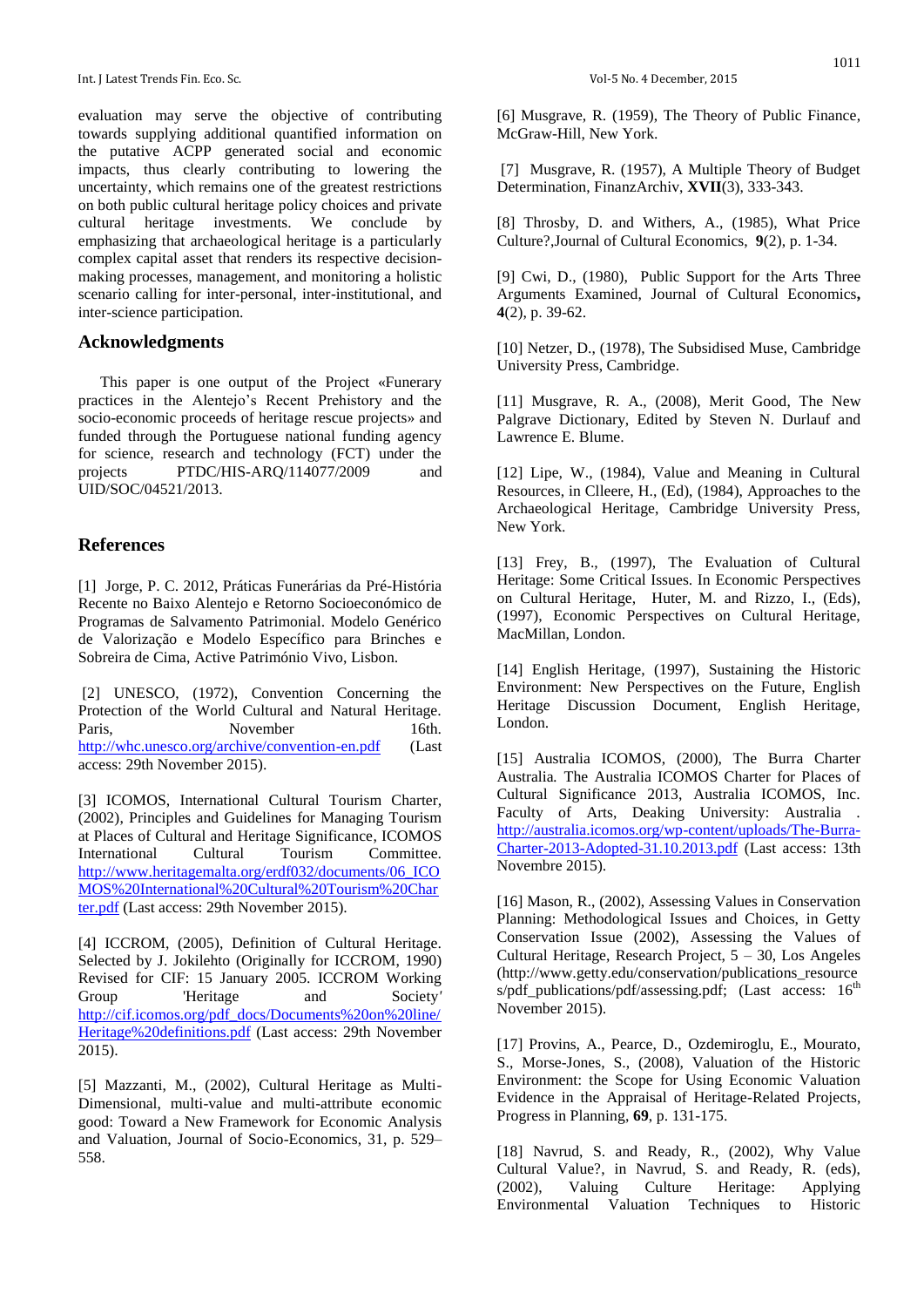Int. J Latest Trends Fin. Eco. Sc. Vol-5 No. 4 December, 2015

Buildings, Monuments, and Artefacts*, p.* 3 – 9, Edward Elgar, Cheltenham, UK.

[19] Frey, B. (2005), What Values Should Count in the Arts? The Tension Between Economic Effects and Cultural Value, WP nº 253, Institute for Empirical Research in Economics, University of Zurich, Zurich.

[20] Esteves, A. M. and Barclay, M-A., (2011), Enhancing the Benefits of Local Content: Integrating Social and Economic Impact Assessment Into Procurement Strategies, Impact Assessment and Project Appraisal, **29**(3), p. 205-215.

[21] Hicks, J.R., (1939), The Foundations of Welfare Economics, Economic Journal**, 49**(196), p. 696-712.

[22] Kaldor, N., (1939), Welfare Propositions of Economics and Interpersonal Comparisons of Utility, Economic Journal**,** Volume nº 49, p. 549-552.

[23] Mäler, K.G., (1974), Environmental Economics: a Theoretical Inquiry, Johns Hopkins University Press, Baltimore.

[24] Mäler, K.G., (1971), A Method of Estimating Social Benefits from Pollution Control, Swedish Journal of Economics**,** Volume 73, 121-133.

[25] Johansson, P-O, (1987), The Economic Theory and Measurement of Environmental Benefits, Cambridge University Press, Cambridge, UK.

[26] Kopp R.J. et al, (1997), Constructing Measures of Economic Value, in Kopp R.J. et al (eds), *Determining the Value of Non-Marketed Goods*, Kluwer Academic Publications, USA, p.101-126.

[27] Jakobsson K.M. et al, (1996), *Contingent Valuation and Endangered Species. Methodological Issues and Applications*, Elgar, Cheltenham.

[28] Mendes, I.(2004), Valuing Ecosystems. A Methodological Applying Approach, WP 11/2004/DE/CIRIUSWP, ISEG Lisbon School of Economics and Management, Lisbon University.

[29] Carson, R.T. and Hanemann, M. (2005), Contingent Valuation, in Mäler, K.-G., *et al* (eds.) (2005), Handbook of Environmental Economics. Valuing Environmental Changes, Volume 2, Chapter  $17<sup>th</sup>$ , North-Holland, Elsevier, Amsterdam.

[30] Alberini, A. and Kahn, J. R., eds., (2006), Handbook on Contingent Valuation, Edward Elgar Publishing, Cheltenham.

[31] Freeman AM III, (2003). The Measurement of Environmental and Resource Values: Theory and Methods, Resources for the Future, Washington DC.

[32] Mitchell R.C. et al, (1989), Using Surveys to Value Public Goods: the Contingent Valuation Method. Resources for the Future, Washington DC.

[33] [Louviere, J., Hensher, D., and Swait, J., (2000), Stated-Choice Models – Analysis and Application, Cambridge University Press, Cambridge, UK.

[34] Bennett, J. and Blamey, R., (2001), *The Choice Modelling Approach to Environmental Valuation*, Edward Elgar, Cheltenham, Northampton, UK.

[35] Mendes, I., Sardinha, I. D., and Milheiras, S. (2013), Methodological Issues for Estimating the Total Value of the Rehabilitation of Mining Fields: the Case of S. Domingo's Mine, International Journal of Latest Trends in Finance and Economic Sciences, Vol‐3 (4), December, p. 593-610.

[36] Bowen, H.R., (1943), The interpretation of voting in the allocation of economic resources, Quarterly Journal of Economics, Volume 58, p. 27– 48.

[37] Ciriacy-Wantrup, S.V., (1952), Resource Conservation: Economics and Policies, University of California Press, Berkeley.

[38] Ciriacy-Wantrup, S.V., (1947), Capital returns from soil-conservation practices, Journal of Farm Economics**, 29**, p. 1181–1196.

[39] Cummings, D. S., et al, (1986), Valuing Environmental Goods: an Assessment of the Contingent Valuation Method, Rowman&Allanheld, Totowa NJ. [40] Arrow K. et al., (1993), Report of the NOAA Panel

on Contingent Valuation**,** Federal Regulation, Volume nº 58, 4601 *et seg*..

[41] Lo, A.Y. and Spash, C. L. (2012), Deliberative Monetary Valuation: In Search of a Democratic and Value Plural Approach to Environmental Policy, Journal of Economic Surveys, DOI:  $10.1111/j.1467$ 6419.2011.00718.

[42] Portney P.R., (1994), The Contingent Valuation Debate: Why Economists Should Care, Journal of Economic Perspectives**, 8** (4), p. 3-17.

[43] Borghi, J. et al., (2007), Using Focus Groups to Develop Contingent Valuation Scenarios – A Case Study of Women's Groups in Rural Nepal, Social Science & Medicine, **64**, p. 531-542.

[44] Tuan, T. H., and Navrud, S., (2007), Valuing Cultural Heritage in Developing Countries: Comparing and Pooling Contingent Valuation and Choice Modelling Estimates, Environmental Resource Economics, **38**, p. 51- 69.

[45] Pearce, D., and Mourato, S., (1998), The Economics of Cultural Heritage, World Bank Support to Cultural Heritage Preservation in the MNA Region, Center for Social and Economic Research on the Global Environment (CSERGE), University College London, London.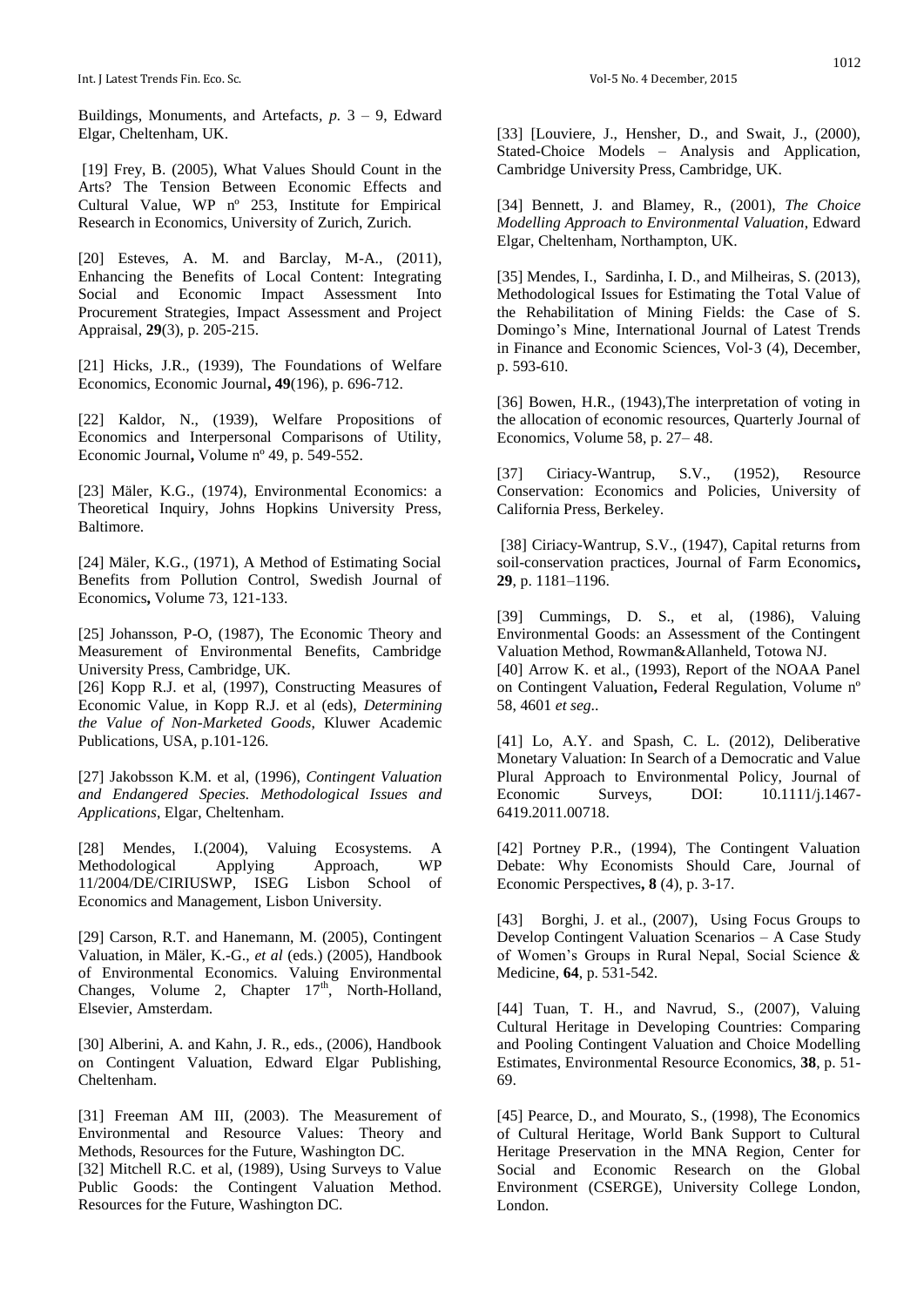[46] Noonan, D. S., (2003), Contingent Valuation and Cultural Resources: A Meta-Analytic Review of the Literature, Journal of Cultural Economics,  $27$  (3 – 4), p.  $159 - 176.$ 

[47] Maddison, D., and Mourato, S., (2002), Valuing Different Road Options for Stonehenge. In Navrud, S., and Ready, R. (eds), (2002), Valuing Culture Heritage: Applying Environmental Valuation Techniques to Historic Buildings, Monuments, and Artefacts, Edward Elgar, Cheltenham, UK.

[48] Mourato, S., Ozdemiroglu, E., Hett, T., and Atkinson, G, (2004), Pricing Cultural Heritage: A New Approach to Managing Ancient Resources, World Economics, **5** (3), 95 -113.

[49] Boxall, P. C., Englin, J., and Adamowicz, W. L., (2003), Valuing Aboriginal Artifacts: A Combined Revealed – Stated Preference Approach, Journal of Environmental Economics and Management, **45** (2), p.  $213 - 230.$ 

[50] Poor, P. J., and Smith, J. M., (2004), Travel Cost of a Cultural Heritage Site: the Case of Historic St Mary's City of Maryland, Journal of Cultural Economics, **28** (3), p. 217 – 229.

[51] Riganti, P. and Willis, K.G., (2002), Component and temporal value reliability in cultural goods: the case of Roman Imperial remains near Naples, *in* Navrud, S. and Ready, P., eds., (2002), Valuing cultural heritage: applying environmental valuation techniques to historic buildings, monuments, and artifacts, Edward Elgar, Cheltenham, p. 142-158.

[52] Whitehead, J. C., and Finney, S. S., (2003), Willingness to Pay for Submerged Maritime Cultural Resources, Journal of Cultural Economics, *27* (3-4), p.  $231 - 240.$ 

[53] Willis, K. G., (2002), Iterative Bid Design in Contingent Valuation and the Estimation of the Revenue Maximizing Price for Cultural Good, Journal of Cultural Economics, **26**(4), p. 307 – 324.

[54] Alberini, A., and Longo, A. (2006), [Combining the](https://ideas.repec.org/a/kap/jculte/v30y2006i4p287-304.html)  [travel cost and contingent behavior methods to value](https://ideas.repec.org/a/kap/jculte/v30y2006i4p287-304.html)  [cultural heritage sites: Evidence from Armenia,](https://ideas.repec.org/a/kap/jculte/v30y2006i4p287-304.html) [Journal of](https://ideas.repec.org/s/kap/jculte.html)  [Cultural Economics,](https://ideas.repec.org/s/kap/jculte.html) 30(4), p. 287-304.

[55] Alberini, A., Rosato, P., Longo, A., and Zanatta, V., (2005), *[Information and Willingness to Pay in a](https://ideas.repec.org/a/taf/jenpmg/v48y2005i2p155-175.html)  [Contingent Valuation Study: The Value of S. Erasmo in](https://ideas.repec.org/a/taf/jenpmg/v48y2005i2p155-175.html)  [the Lagoon of Venice](https://ideas.repec.org/a/taf/jenpmg/v48y2005i2p155-175.html)*, [Journal of Environmental Planning](https://ideas.repec.org/s/taf/jenpmg.html)  [and Management,](https://ideas.repec.org/s/taf/jenpmg.html) **48**(2), p. 155-175.

[56] Rolfe, J., and Windle, J., (2003), Valuing the Protection of Aboriginal Cultural Heritage Sites, The Economic Record, 79, p. 85 – 95.

[57] Santagata, W., and Signorello, G., (2002), Individual Preferences and Allocation Mechanisms for a Cultural Public Good: Napoli Musei Aperti, in Navrud, D., and Ready, R. (eds.), (2002), Valuing Cultural Heritage: Applying Environmental Valuation Techniques to Historic Buildings, Monuments and Artefacts, Edward Elgar, Cheltenham, UK, p. 238 – 253.

[58] Ambrecht, J., (2014), Use Value of Cultural Experiences: A Comparison of Contingent Valuation and Travel Cost, Tourism Management, **42**, p. 141-148.

[59] Othman, J. and Rahajeng, A., (2013), Economic Valuation of Jogjakarta's Tourism Attributes: A Contingent Ranking Analysis*,* Tourism Economic, February.

[60] Báez, A., Bedate, A. M., Herreo, L. C., and Sanz, J. A., (2012), Inhabitant's Willingness to Pay for Cultural Heritage: A Case Study in Valdivia, Chile, Using Contingent Valuation, Journal of Applied Economics, **15**  $(2)$ , p.  $235 - 258$ .

[61] Báez, A. and Herrero, L. C. (2012), Using Contingent Valuation and Cost-Benefit Analysis to Design a Policy for Restoring Cultural Heritage, Journal of Cultural Heritage**, 13** (3), p. 235 – 245.

[62] Lunhede, T., Bille, T., and Hasler, B., (2012), Exploring Preferences and Non-Use Values for Hidden Archaeological Artefacts: a case from Denmark, International Journal of Cultural Policy, DOI: 10.1080/10286632.3011.652624.

[63] Kinghorn, N., and Willis, K., (2008), Valuing the Components of an Archaeological Site: An Application of Choice Experiment to Vindolanda, Hadrian's Hall, Journal of Cultural Heritage, **9**, p. 117 – 124.

[64] Willis, K. G. (2002), Iterative Bid Design in Contingent Valuation and the Estimation of the Revenue Maximizing Price for Cultural Good, Journal of Cultural Economics, **26**(4), p. 307 – 324.

[65] Tuan, T- H., and Navrud, S., (2008), Capturing the Benefits of Preserving Cultural Heritage, Journal of Cultural Heritage, **9** (3), p. 326 – 337.

[66] Dutta, M., Banerjee, S., and Husain, Z., (2007), Untapped Demand for Heritage: A Contingent Valuation Study of Prinsep Ghat, Calcuta, Tourism Management*,* **28**, p. 83 – 95.

[67] Kim, S. S., Wong, K. K. F., and Cho, M., (2007), Assessing the Economic Value of a World Heritage site and Willingness – to- pay Determinants: A Case Study of ChangdeoK Palace, Tourism Management*,* **28** (1), p. 317 – 322.

[68] Ruijgrok, E. C. M., (2006), The Three Economic Values of Cultural Heritage: a Case Study in the Netherlands, Journal of Cultural Heritage, **7**, p. 206 – 213.